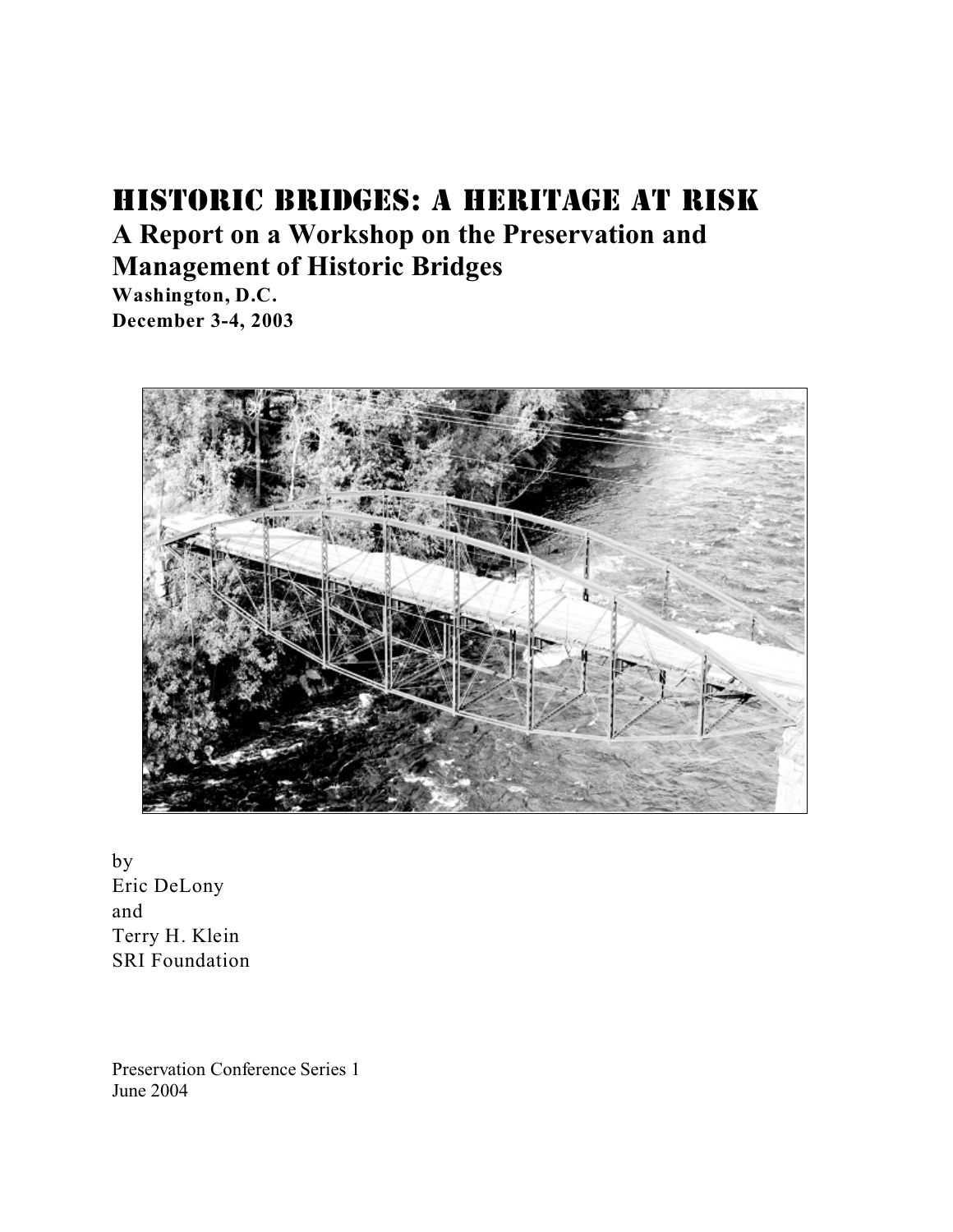Note: The recommendations identified by participants at the December 2003 Washington, D.C. Workshop on Historic Bridges and presented in this report do not represent the official recommendations or opinions of the Federal Highway Administration, the Advisory Council on Historic Preservation, the National Park Service, any State Department of Transportation, the American Association of State Highway and Transportation Officials, the National Trust for Historic Preservation, or the National Conference of State Historic Preservation Officers.

This workshop was funded by the Federal Highway Administration's Office of Project Development and Environmental Review, Reference No. PR#69-01-4002.

Cover Photograph: Bow Bridge (1885) spanning the Sacandaga River, Hadley (Saratoga County), New York. Photograph by Jet Lowe, Historic American Engineering Record photographer.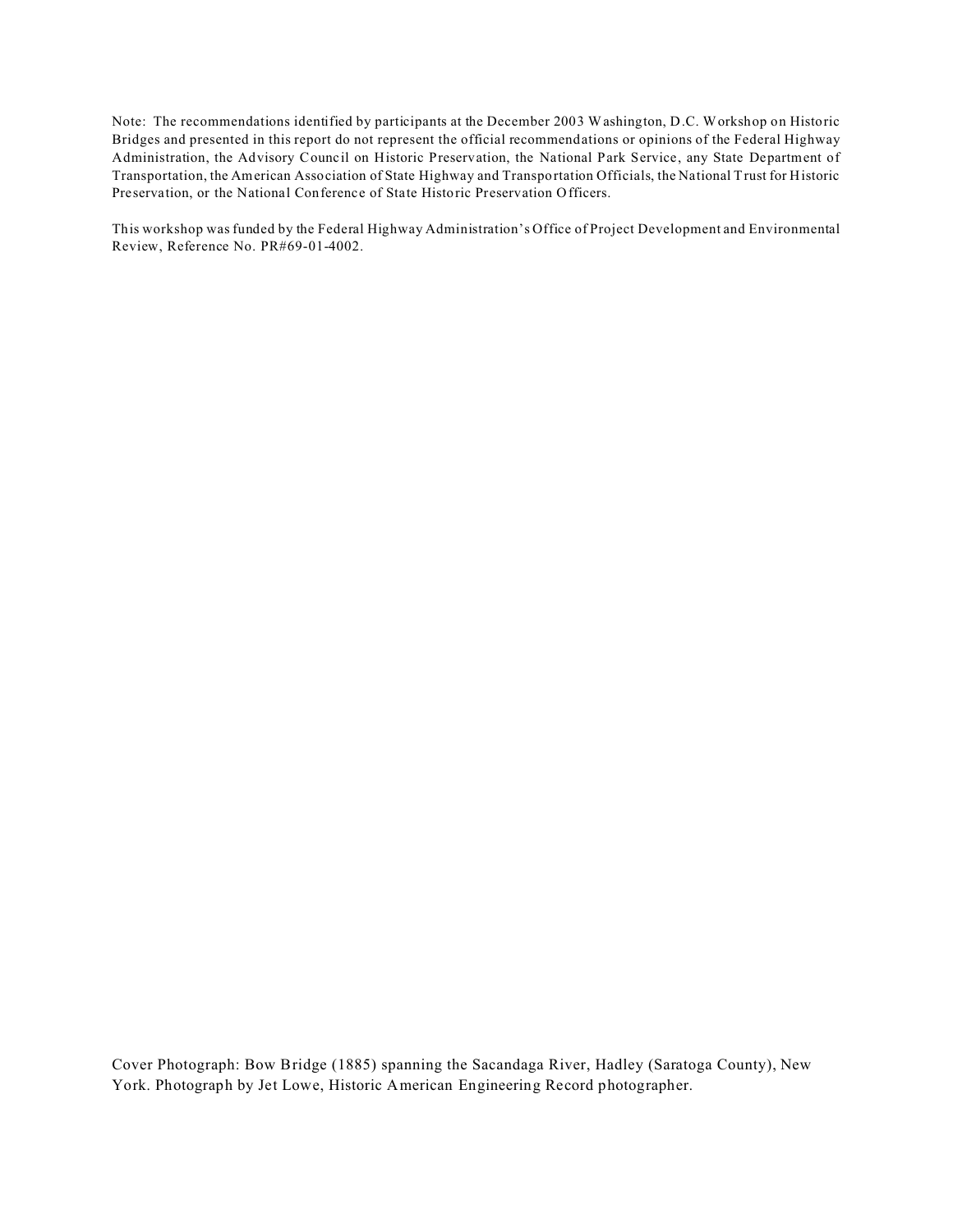# **TABLE OF CONTENTS**

# **Page**

| APPENDIX C – American Society of Civil Engineers                                                      |
|-------------------------------------------------------------------------------------------------------|
| APPENDIX D – Memorandum/Letter from James Garvin,<br>State Architectural Historian, New Hampshire  26 |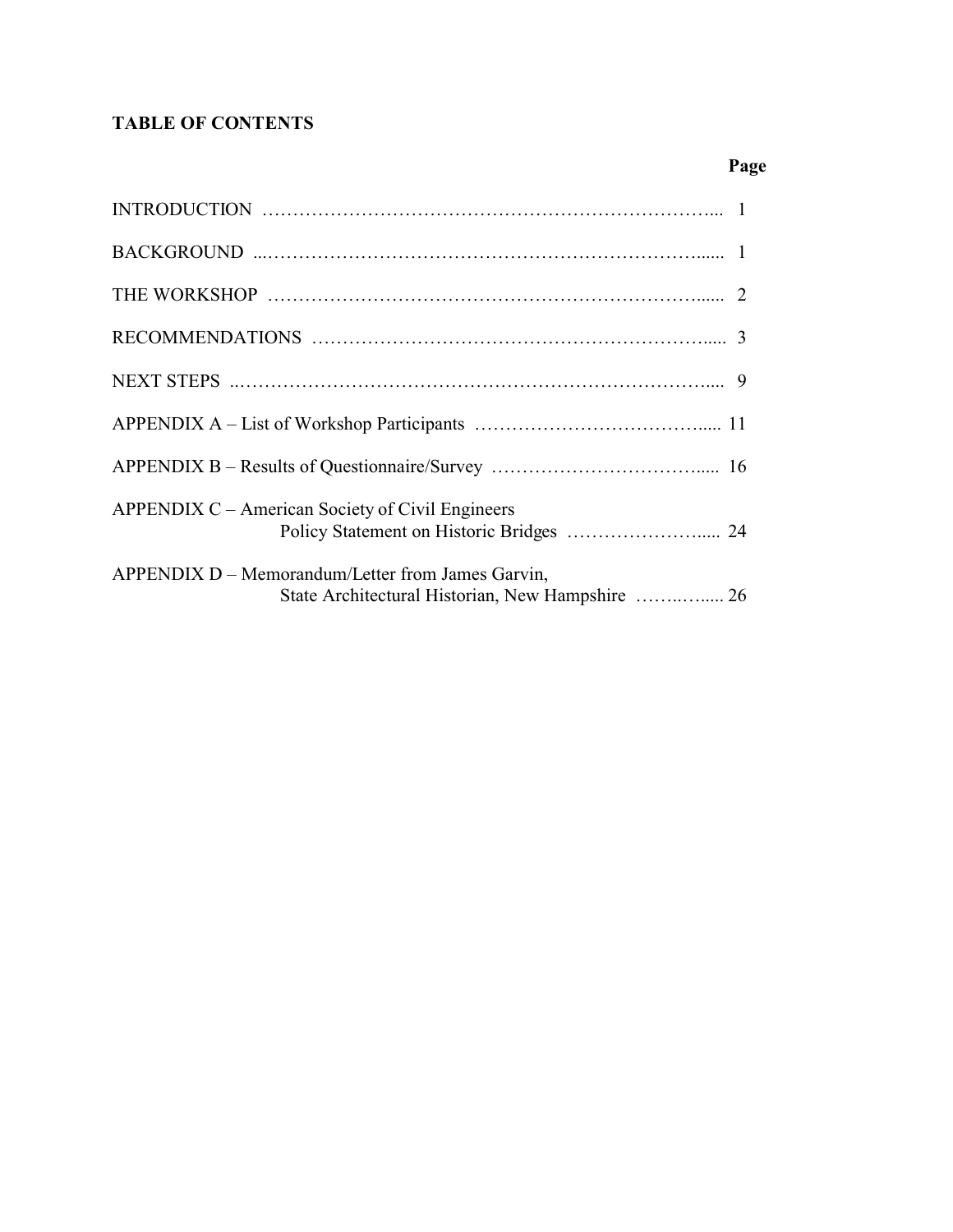# **INTRODUCTION**

Since 1991, federal legislation has inspired an important transformation within the transportation community, broadening its mission from the traditional task of providing a safe and efficient highway system to acknowledging that these activities play a critical role in preserving our nation's natural and historical heritage.<sup>1</sup> Despite this cultural shift recent statistics suggest that half, if not more, of our Nation's historic bridges have been lost in the last twenty years - two decades in which transportation and preservation consciousness was at a high level. This is an alarming and sobering statistic. While we are not quite at the threshold of saving "the few surviving examples," we are fast approaching that point.

Clearly, the Historic Bridge Program (Section 144(o)) enacted in 1987 (in the Surface Transportation and Uniform Relocation Assistance Act (STURAA)) is not working to stem the loss of historic bridges. Hence, the Federal Highway Administration (FHWA), the American Association of State Highway and Transportation Officials (AASHTO), the SRI Foundation, the National Trust for Historic Preservation (NTHP), and the Historic American Engineering Record (HAER) of the National Park Service (NPS) organized an invitation-only workshop of experts to articulate and define the issues confronting historic bridges. The workshop was held in Washington, D.C. on December 3-4, 2003. In the spirit of stewardship, streamlining, and sound environmental and historic bridge management, the goal of the workshop was to provide federal and state transportation agencies, the Congress, and the interested public with recommendations and solutions on how to preserve this heritage at risk. Specifically, the purpose of the workshop was to articulate and define efficient and economical strategies for historic bridge preservation and management.

This report summarizes the issues, initiatives and recommendations that came out of the Washington, D.C. workshop.

# **BACKGROUND**

America's historic bridges date back as far as the 17th century (Frankford Avenue Bridge (1697), Philadelphia), and extend up to modern suspensions (George Washington Bridge (1931), New York), concrete (Rogue River Bridge (1932), Oregon), and moveable spans (Chicago Bascules, 1920s and 30s). Historic bridges also are the single most visible icon of highways and civil engineering art. Bridge building evolved over the last two hundred years, driving some of the most important developments in structural engineering design and material technology. Examples from all periods remain, but many have an uncertain future.

To this end, about twenty years ago, under direction from the Federal Highway Administration, most states began inventorying and identifying their historic bridges to determine which ones were eligible for listing on the National Register of Historic Places. This major first step is

<sup>&</sup>lt;sup>1</sup> Intermodal Surface Transportation Efficiency Act of 1991 (ISTEA).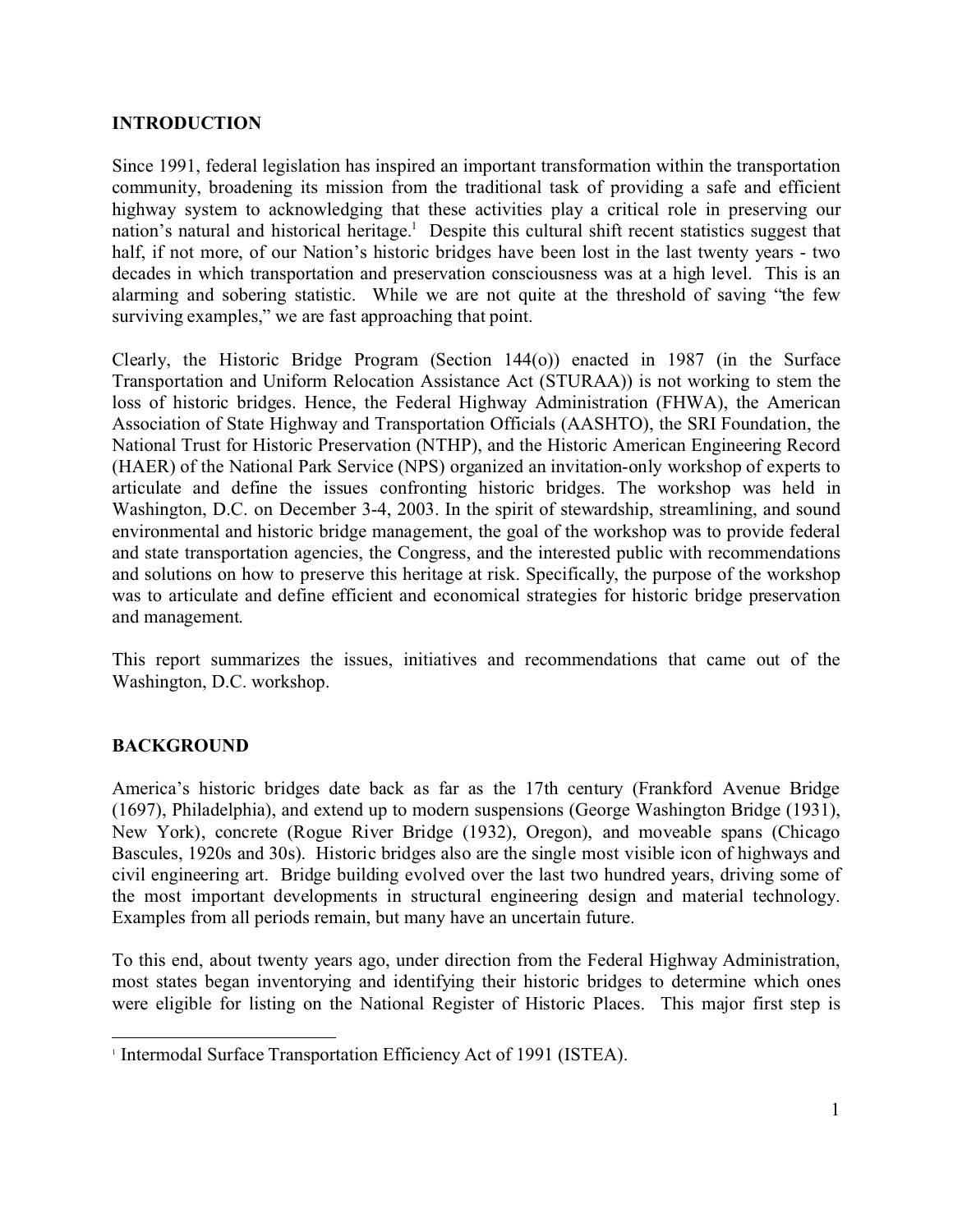nearing completion. Significant progress has also been made by increasing the awareness of transportation departments, Congress and the public on the value that bridges hold for the historic built environment and the quality of life in our communities and urban centers. One only has to look at the number of historic bridges that have been saved to realize the potential that bridges hold for creating a unique sense of place, identity and amenity, for both urban and rural landscapes. Rehabilitating historic bridges not only saves significant historic resources, but can be economically rewarding and a sound engineering practice. Some of the most innovative, cost effective engineering practices are represented by rehabilitated historic bridges. Despite these successes, recent statistics, as noted above, suggest that our historic bridges remain at risk.

# **THE WORKSHOP**

Individuals involved with developing the 2003 workshop included Mary Ann Naber, Preservation Officer, Federal Highway Administration; Dan Costello, Senior Program Associate (retired), Department of Public Policy, National Trust for Historic Preservation; and Eric DeLony, Chief (retired), Historic American Engineering Record (HAER), National Park Service. The two day workshop was facilitated by Terry Klein, Executive Director, SRI Foundation, Rio Rancho, New Mexico. The workshop was convened under the premise that if you get thirty smart people together for a couple of days, some interesting ideas and innovative solutions will emerge. The invited experts included a blend of civil engineering educators, historic bridge scholars, and transportation, environmental and preservation professionals working at federal, state and municipal levels. See Appendix A for a list of the participants.

Prior to the workshop, a questionnaire was circulated to obtain general information on the nation's historic bridges, and to get some sense of how state Departments of Transportation (DOTs) are dealing with these historic resources. The questionnaire was sent to all 50 state DOTs, selected State Historic Preservation Officers (SHPOs), several consulting engineers experienced in historic bridge rehabilitation, a couple of civil engineering educators interested in the subject, and several non-engineering preservationists and historic bridge scholars. Thirtyseven DOTs responded, including the District of Columbia.

The intent of the questionnaire was to develop quantifiable information on the nation's historic bridges, confirm the issues enveloping historic bridges, and to help shape the agenda and discussion topics for the workshop.<sup>2</sup> While the responses confirmed the threat to the nation's

<sup>2</sup>The results of the questionnaire were corroborated by two recent studies: *Survey of Selected States with Historic Bridge Management Plans*, completed in June 2001 by Mead & Hunt and Allee King Rosen & Fleming, Inc. (AKRF), as part of a contract to survey the historic bridges and develop a management plan for New York State. Nine states (CT, GA, MT, NJ, OH, PA, TX, VT, VA) were queried as part of their study. The other is *A Comparative Summary of Statewide Historic Bridge Management Planning Efforts,* completed in March 2001, by Mitzi Rossillon, Renewable Technologies, Inc., of Butte, Montana, for the North Dakota Department of Transportation as part of a similar contract for that state. Two other relevant studies, both by William P. Chamberlin, PE (Retired), New York State Department of Transportation, are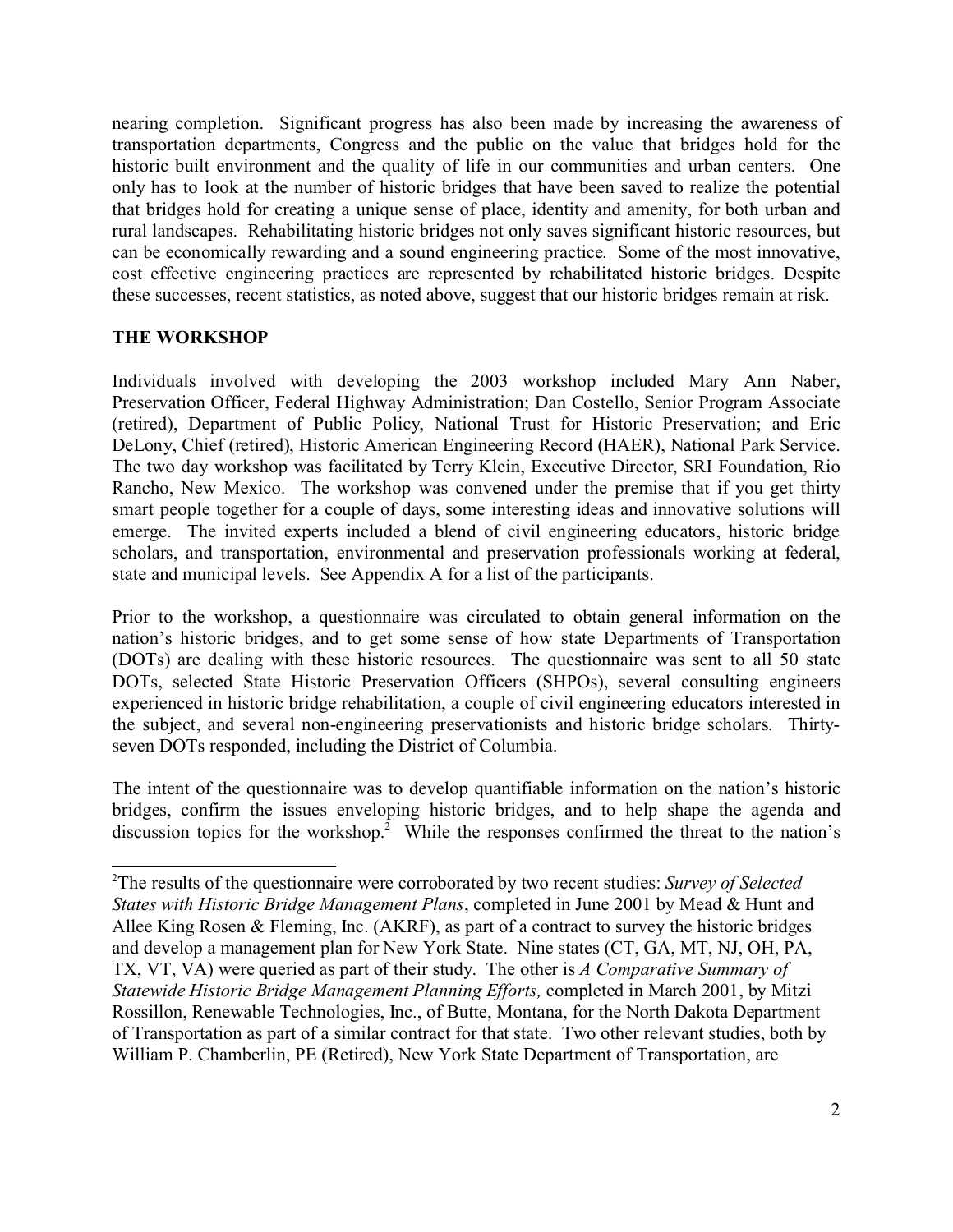historic bridges, it also revealed several innovative approaches to saving these historic spans. Analysis of the questionnaire responses is included in Appendix B.

The core of the workshop involved a group discussion on the problems associated with historic bridge preservation and management, leading to a consensus on the key components of these problems, followed by small breakout group discussions (brainstorming) to identify solutions to these problems. At the end of the second day, the breakout groups reconvened as one, presented their solutions, and agreed on a set of recommendations to streamline and enhance historic bridge preservation and management nationwide. The following is a summary of these recommendations.

# **RECOMMENDATIONS**

**1.) Mandate the Development of Historic Bridge Management Plans.** Just about everything under the sun concerning historic bridges was touched on over the two days. There was, however, little debate or difference of opinion that the primary recommendation to FHWA, the Congress and the states, is to mandate the development of historic bridge management plans. The group felt that management plans are seminal to saving historic bridges, serving as the umbrella under which other actions, such as Programmatic Agreements (PAs), best practices examples, and improving data accessibility, would insure the preservation of the Nation's historic bridges. Management plans should be "bridge-specific" rather than a series of vague, general recommendations. Every attempt should be made to identify those bridges where rehabilitation/preservation is appropriate and feasible, and to develop specific treatments for these bridges. This recommendation logically follows completion of the statewide historic bridge inventories. As one participant succinctly stated, "Now that we have identified all these wonderful spans, what do we do with them?"

It was the consensus of the group that management plans would go far toward protecting historic bridges.

**2.) Create a National Historic Bridge Task Force** whose members would include representatives from all of the organizations represented at the workshop: National Conference of State Historic Preservation Officers (NCSHPO), DOTs, American Society of Civil Engineers (ASCE), National Association of County Engineers (NACE),<sup>3</sup> bridge engineers, engineering

*NCHRP Synthesis 275: Historic Highway Bridge Preservation Practices* and, *Historic Bridges-Criteria for Decision Making: Synthesis of Highway Practice 101*, both published by the Transportation Research Board, National Research Council, Washington, DC, in 1999 and 1983 respectively.

<sup>&</sup>lt;sup>3</sup>NACE was specifically identified as a vital constituent of the task force because it is imperative that county and municipal engineers are informed and knowledgeable of historic bridges. (It was pointed out that this should include county commissioners). So many historic bridges are located on county and municipal roads, a number of which are not part of state-aid or federal systems.Frederick (Maryland) County engineer, Ken Harwood, is preparing an article about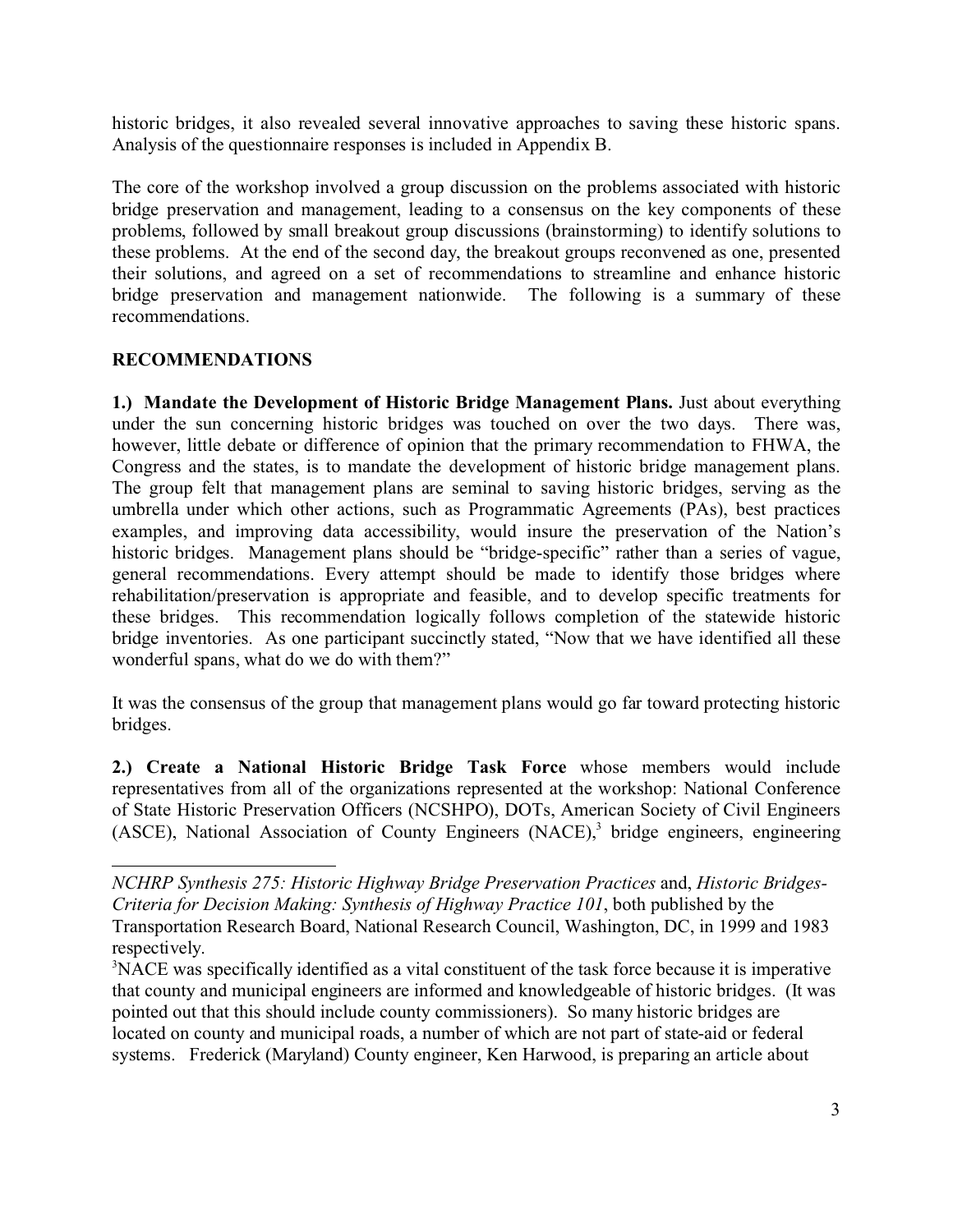educators, and historic bridge preservationists. Most of the workshop participants volunteered to serve as the initial members of this Task Force

The Task Force would meet at selected national meetings, such as the annual or summer meetings of the Transportation Research Board (TRB) and similar venues (where possible), and through virtual meetings/conference calls to act on the recommendations of the workshop, to monitor the implementation of these recommendations, and to keep tabs on the state of the nation's historic bridges.

To this end, the group identified the need to develop a Task Force Mission Statement. This statement is based on the brainstorming ideas transcribed on flip charts during the workshop, and ASCE's policy statement on the rehabilitation of historic bridges approved by ASCE's Board of Direction at their annual meeting in November 2003 (See Appendix C for the ASCE policy statement). The Task Force mission statement is a follows:

The National Historic Bridge Task Force is a new alliance of engineers, historic preservation professionals and transportation planners that supports the preservation of historic bridges in the United States. The task force will work with public agencies and private interests to preserve significant bridges through:

- § **Advocacy providing a strong voice in support of policies and initiatives favorable to the preservation and management of historic bridges.**
- § **Technical assistance improving access to information, best practices and training on bridge rehabilitation, reuse and maintenance techniques.**
- § **Education by encouraging broader appreciation of the value of bridges as links to our cultural past and icons of transportation and engineering history.**

With current public interest in scenic highways and byways and strong federal and state support for these linear systems, it was suggested that bridge interests (e.g., the National Historic Bridge Task Force) need to seek out and link up with scenic highway and byway interests. For example, Oregon links design flexibility to bridges on scenic highways such as the Columbia River Gorge and Coastal Route 101. This is a logical suggestion since bridges are one of the indelible features of roads, and in some cases, form the single most visible icon of historic road systems.

**3.) Develop a National Cooperative Highway Research Program (NCHRP) synthesis** to explore the decision making process on rehabilitating or replacing historic bridges. DOTs need effective models and guidance for complying with the requirements of the National Environmental Policy Act (NEPA), Section 106 of the National Historic Preservation Act, and Section 4(f) of the Department of Transportation Act, when making the decision during the

this workshop that will be published in the National Association of County Engineer's newsletter.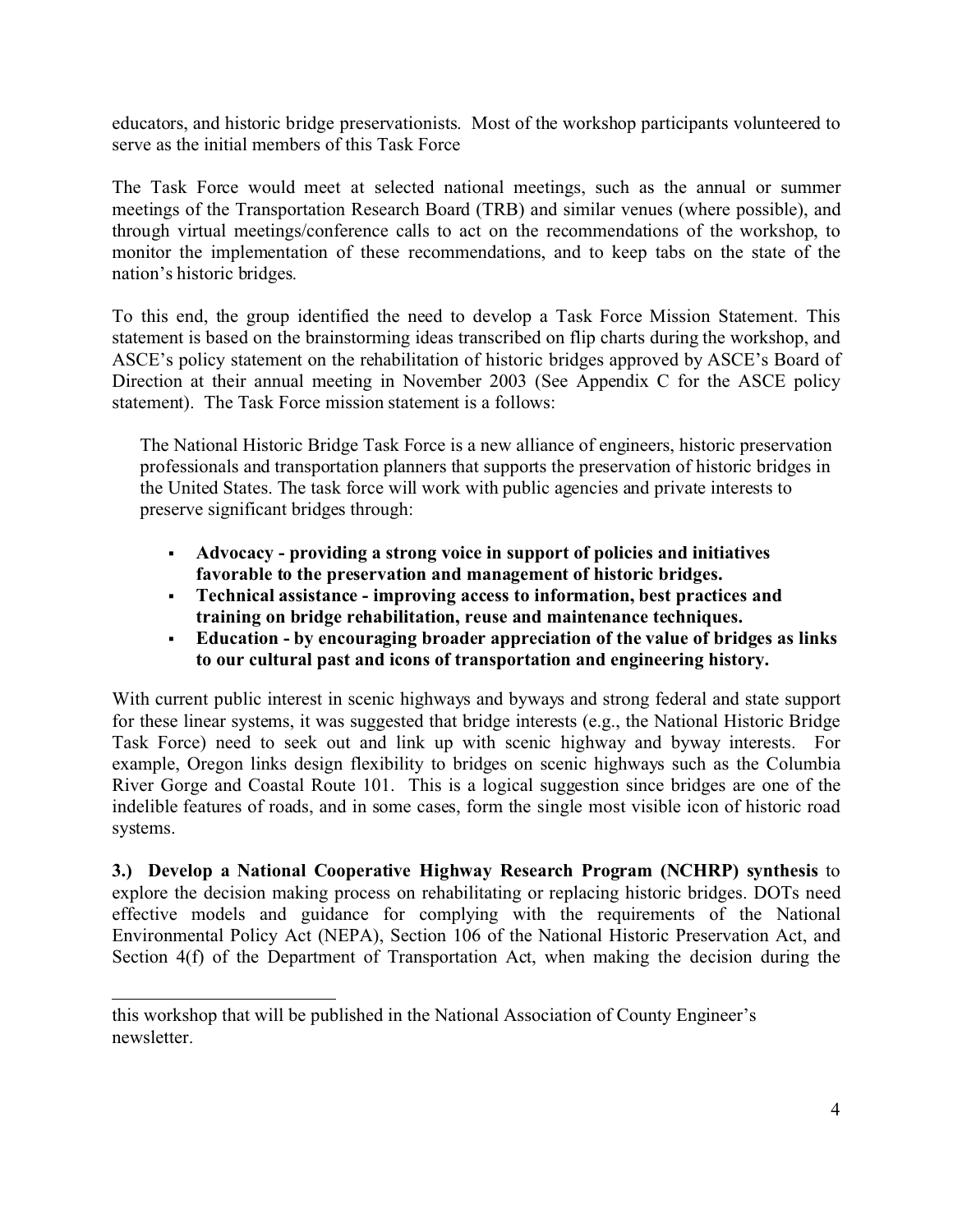project development process on whether or not a historic bridge will be rehabilitated or replaced.

Workshop participants will work to get the AASHTO Bridge Committee and the Standing Committee on the Environment (SCOE), NACE, ASCE, NCSHPO and other groups to show NCHRP their support for the synthesis. In addition, workshop participants from state DOTs will urge their respective agencies to support the synthesis proposal.

**4.) Task Force would work to increase and enhance funding for historic bridge management and preservation, partnering with advocacy groups.** Funding is essential to accomplish just about anything including the preservation of historic bridges. Funding to rehabilitate historic bridges has been available through the Highway Bridge Replacement and Rehabilitation Program (HBRRP), Transportation Enhancements, and Save America's Treasures grants. There are however constraints to using federal funds to rehabilitate historic bridges. Over the years, restrictions on the use of other Title 23 funds have stymied the use of these funds for bridge rehabilitation. For bridges that could be rehabilitated, but not remain in vehicular service, the amount of funding available through HBRRP was limited to the estimated cost of demolishing the bridge. Once these funds were drawn down, however, no other Title 23 funds, including Transportation Enhancement dollars, could be used. For example, preservationists working to save the 10<sup>th</sup> Street Bridge in Great Falls, Montana, successfully won a \$250,000 Save America's Treasures grant. The estimated costs of rehabilitation, however, came in over \$3 million resulting in a tremendous fund raising burden on a small preservation group. Workshop participants pointed out that while the estimated costs of demolition may assist towards relocating a bridge, once the bridge is relocated, there is no money left for rehabilitation.

Proposed language in the Administration's **Safe, Accountable, Flexible, and Efficient Transportation Equity Act of 2003** (SAFETEA) provides some relief. Section 144(o)(4) of title 23, the *Historic Bridge Program*, would be amended by adding the words "200 percent" after "amount not to exceed," and replaces the word "title" with the limited section reference. This corrects a conflict with the use of transportation enhancement funds for bridge preservation and increases the allowable limits under the Highway Bridge Program.

The **National Historic Covered Bridge Preservation Program** has been extremely successful in helping save the Nation's covered bridges. Twenty-six million dollars has been appropriated over the last three years. A policy and funding strategy that was suggested by the workshop participants would be to extend the national covered bridge program to include other historic bridges, such as metal-truss spans.

**5.) Develop a national glossary for historic bridges that would be posted on a clearing house web site**. Data accessibility was identified as a critical need by all attending the workshop. Though many states are developing geographic information systems (GIS) for historic bridges and other cultural resources, the common language for discussing and describing historic bridges varies from state to state, thus making it difficult if not impossible to retrieve information on historic bridges through electronic databases. Workshop participants recommended the development of a glossary of terms, nomenclature, or key words describing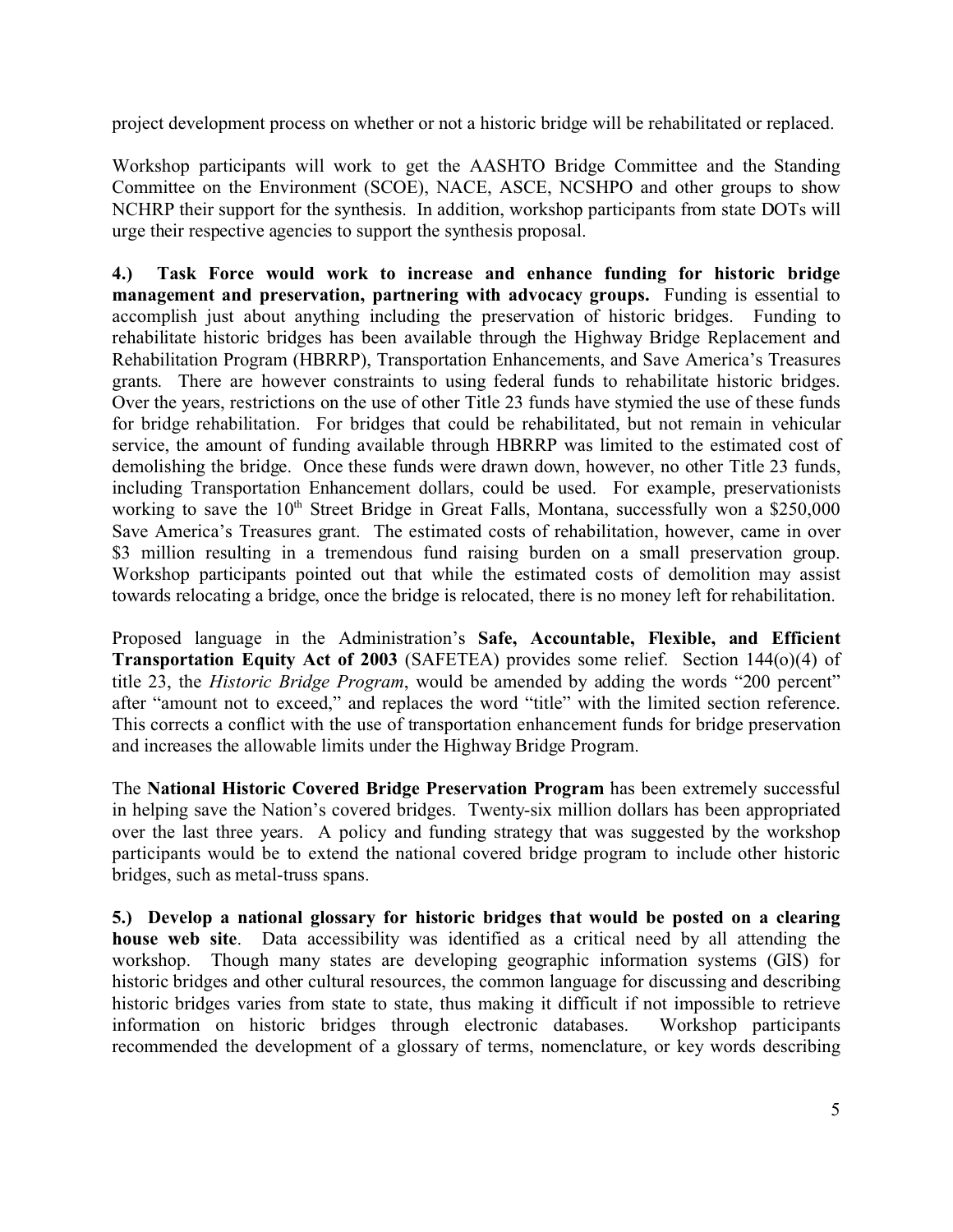bridges that would be common to all states thus facilitating research and retrieval regardless of the state in which a bridge is located. Sources to be used to develop a common glossary describing historic bridges would include Pennsylvania DOT's historic bridge glossary; Lichtenstein Consulting Engineers' and the Louis Berger Group's *Techniques & Methodologies to Rehabilitate Historic Bridges on Low Volume Roads,* now in final editing and production; and HAER's Historic Truss Bridge Poster.

**6.) Develop a National Context on Historic Bridges**. The workshop participants reiterated the lack of a national historic context on historic bridges as a common and recurring problem thwarting the evaluation and treatment of historic bridges. As defined in the *Secretary of the Interior's Standards for Historic Preservation Planning*, a historic context is a "unit created for planning purposes that groups information on historic properties based on shared themes, specific time period and geographic area." Further, "a single historic context describes one or more aspects of the historic development of an area, considering history, architecture, archaeology, engineering, and culture; and identifies significant patterns that individual historic properties represent ..." It was suggested during the workshop that transportation funding could be used to develop a national historic bridge context so that information could be made available to all the states, facilitating the evaluation and treatment of historic bridges at both the state and national levels.<sup>4</sup> It was pointed out that current cooperative efforts to develop computerized inventories and geographic information systems that map the location of historic bridges could be even more useful if they were tied to historic contexts.

To develop a historic context, the National Register recommends using the *multiple property documentation format*. The format calls for a statement explaining one or more historic contexts, the identification of associated property types, evaluation criteria to identify what characteristics a property must have to be eligible for the National Register under the historic context, a summary of identification and evaluation methods, and bibliographical references.<sup>5</sup> The workshop participants recommended examining existing historic bridge surveys to see if there is enough information available to develop a historic context. Funding sources to develop a historic context for bridges might include FHWA or TRB research funding.

**7.) Information Management.** The need to organize all the data that have been collected as a result of the statewide historic bridge inventories over the past 20 years is recognized by all involved in bridge preservation and transportation projects. This was succinctly pointed out in a memo by James Garvin, New Hampshire State Architectural Historian, and circulated during the

<sup>4</sup>NCHRP has recently implemented Project 25-25, Task 15: **A Historic Context for Historic Bridge Types**. The goal of this 12-month study is to develop a historic context for the most common 50 historic bridges in the country.

<sup>5</sup>This recommendation reinforces similar recommendations made during the *National Forum on Accessing Significance for Transportation Programs* held in Washington, DC, May 23-25, 1999. The central concept woven through everything that happened at this forum was "historic context." The report from this forum, *Transportation Circular Number E-C055,* was published by TRB in August 2003.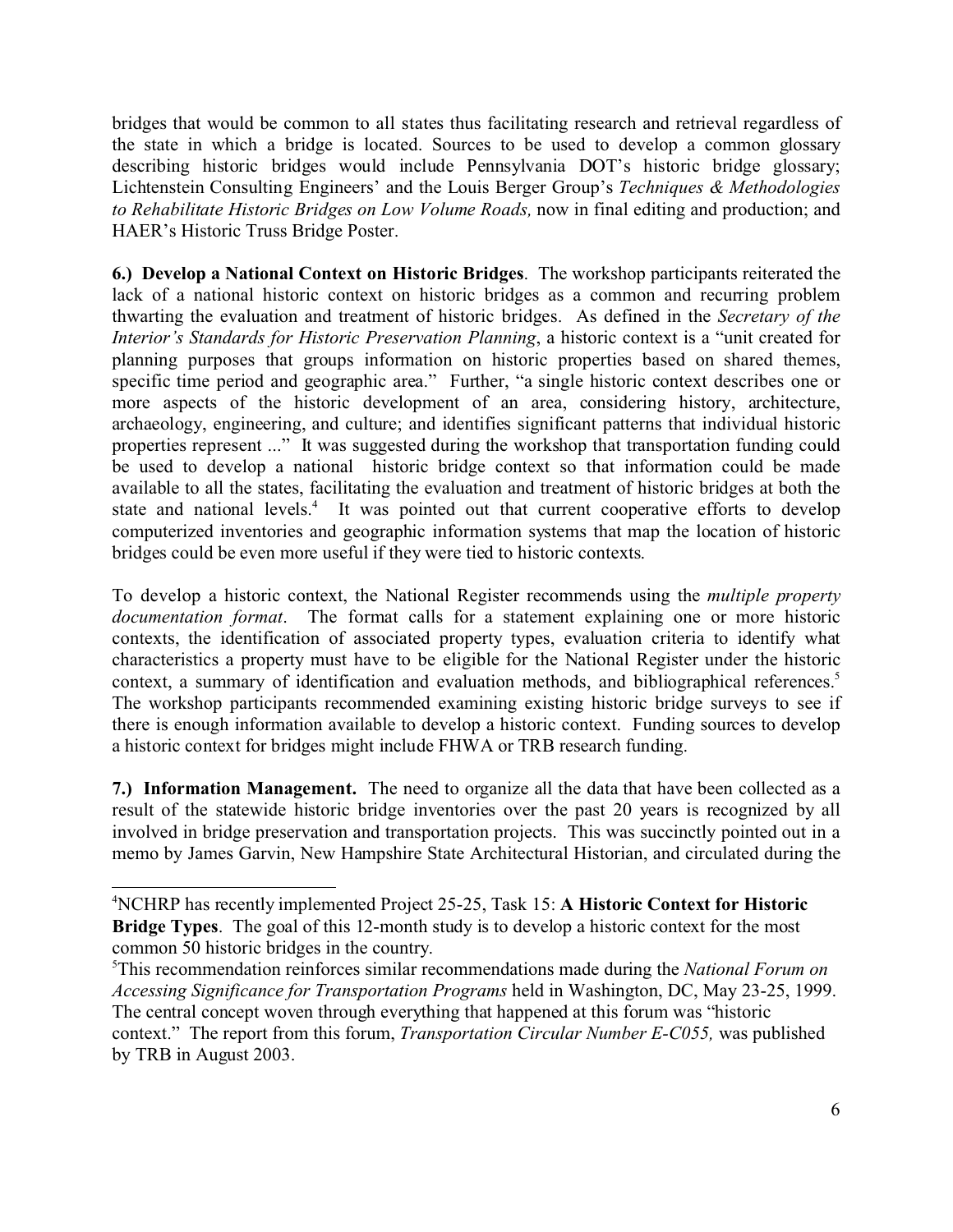workshop by New Hampshire DOT bridge engineer Dave Powelson.<sup>6</sup>

It should be noted that we really don't know how many "historic bridges" there are, or how many have been demolished. Information is, at best, anecdotal, not statistical. Therefore, it is very important to develop quantifiable information for completing any statistical analyses on the status of the nation's historic bridges. This report acknowledges this deficiency, recommending that one of the first goals of the Historic Bridge Task Force is to address this issue.

To this end, the workshop participants suggested examining existing statewide historic bridge surveys to determine how states can organize information on historic bridges in a meaningful manner. This effort would enable the development of management plans that would establish priorities for preservation based on a national historic bridge context. Together, these surveys represent a wealth of information and data, but it will take time and money to bring it all together. Should a national context be developed, it would be possible to compare and evaluate bridges on a regional or national basis. Funding could then be targeted toward bridges with the greatest historical significance or most feasible preservation priorities.

**8.) Develop a Web Site on the management and preservation of historic bridges.** The vision here is a national clearinghouse that would enable "one-stop shopping" for contacts, information, and technical resources on anything pertaining to historic bridges. One possible venue suggested for the web clearinghouse is Cleveland State University's, tentatively titled, "Wilbur J. and Sara R. Watson Bridge Rehabilitation Topics and News." Cleveland State University Libraries recently received the complete book collections of the bridge historian, Sara Ruth Watson and her father, the well-known bridge engineer Wilbur J. Watson, as well as a major endowment from the estate of Sara Watson, for the purpose of promoting scholarly activities on bridges. An advisory committee for the collection has recommended building and maintaining a reliable, state-of-the-art information resource on bridge rehabilitation. Bridge designers have a real need for a comprehensive, reliable information resource on bridge rehabilitation. Most civil engineering curricula do not provide academic courses on material degradation processes, nor on structural assessment and rehabilitation technologies. A state-ofthe-art, accessible resource will improve engineers' ability to make decisions on rehabilitation versus replacement, especially for culturally important components of our built infrastructure. The website being proposed is important and relevant to bridge designers. It can be the lasting, influential legacy of two devoted "pontists", Wilbur J. and Sara R. Watson.

Another venue for the web site is the Historic Bridge Foundation, an organization founded in 1998 "that advocates for the preservation of cultural and engineering landmarks, and the

<sup>&</sup>lt;sup>6</sup> Jim Garvin's memo is included as Appendix D. It should be pointed out that none of the State Historic Preservation Officers invited were able to attend or send representatives, the reason being on-going commitments and restrictions to travel outside of the state, though the Executive Director of the NCSHPO did attend the workshop. Workshop organizers were concerned that no SHPOs were able to attend the workshop. Effective historic bridge programs need the participation and interest of SHPOs.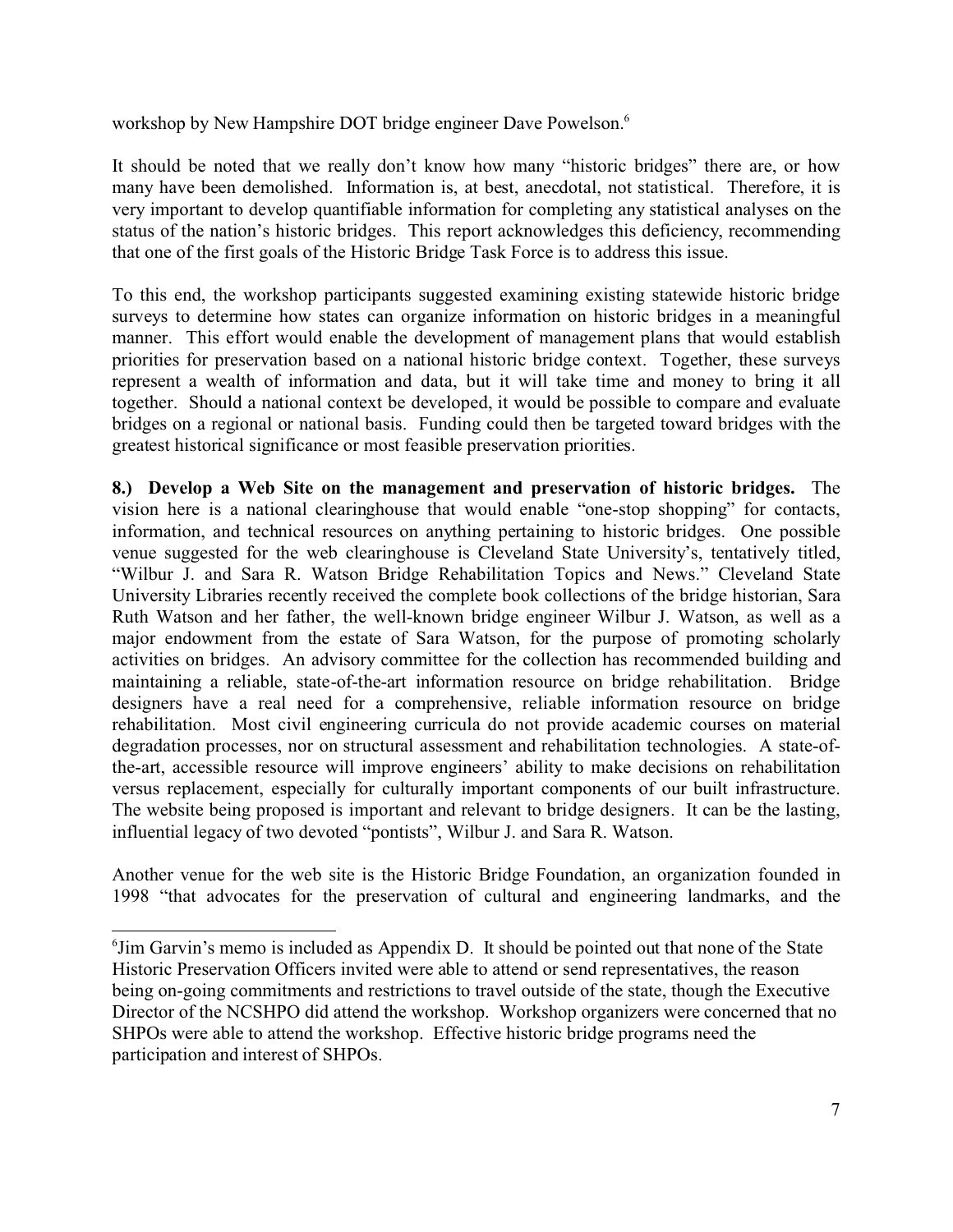communities and people that built them." According to their web page, the Historic Bridge Foundation serves as a clearinghouse for information on the preservation of endangered bridges, provides assistance towards listing bridges on National Register of Historic Places, assistance on completing grant applications for bridge preservation projects, consults with public officials to devise reasonable alternatives to the demolition of historic bridges, and develops educational programs to promote awareness of historic bridges.

To develop such a web site, possible sources of funding include FHWA stewardship and streamlining funds or a grant from the National Center for Preservation Technology and Training (NCPTT). In addition to the obtaining funds to develop the web site, the workshop participants thought there needed to be an endowment to maintain the web site. Once it was up and running, it needs a web master and committee dedicated to updating and maintaining the content of the site. The committee could come from the proposed National Historic Bridge Task Force.

**9.) Improve State DOT management and tracking of the status of historic bridges. (Use FHWA mandates similar to creation of statewide historic bridge inventories).** The workshop participants agreed that data accessibility and the ability to better track information on the status of historic bridges is a critical need.<sup>7</sup> This deficiency became evident through the questionnaire the reason being that most of the inventories completed in the 1980s were paper-based, where the data were not tabulated into a computerized format. This is understandable since databases were not as sophisticated and user friendly twenty years ago as they are today.

A further illustration of this problem is that two states with perhaps the most significant populations of historic bridges - Pennsylvania and New York - could not tell the workshop organizers how many historic bridges had been lost in the last twenty years. Both states have only completed comprehensive, computerized surveys in the last few years. Though half the states are developing a GIS for managing data on historic bridges, the survey questionnaire results suggests that better record keeping and more easily accessible databases are key to managing historic bridges. This was identified as a long term effort. An excellent example of an innovative historic bridge GIS database is the program developed by Arkansas State Highway and Transportation Department.

Another poignant illustration of this problem was given by Jim Cooper, a bridge preservationist from Indiana. He stated that in Indiana, "…[w]e have lost very few covered timber-truss structures in the last ten years (maybe 8 or 9 down to 92). We have lost probably two dozen National Register Eligible concrete structures in a decade. The rate is now accelerating. The losses are different for metal trusses: Over two-thirds of the metal bridges I surveyed in 1984 are now gone. I doubt that anyone at INDOT could, for example, report the data I have just provided here. No one there keeps track of such things…"

 $T$ This critical need also was identified by the 1999 "Forum on Assessing Historic Significance." See *Transportation Research Circular No. E-C055*, p.14. The Mead & Hunt/AKRF survey confirmed that there are problems tracking costs of rehabilitating historic bridges.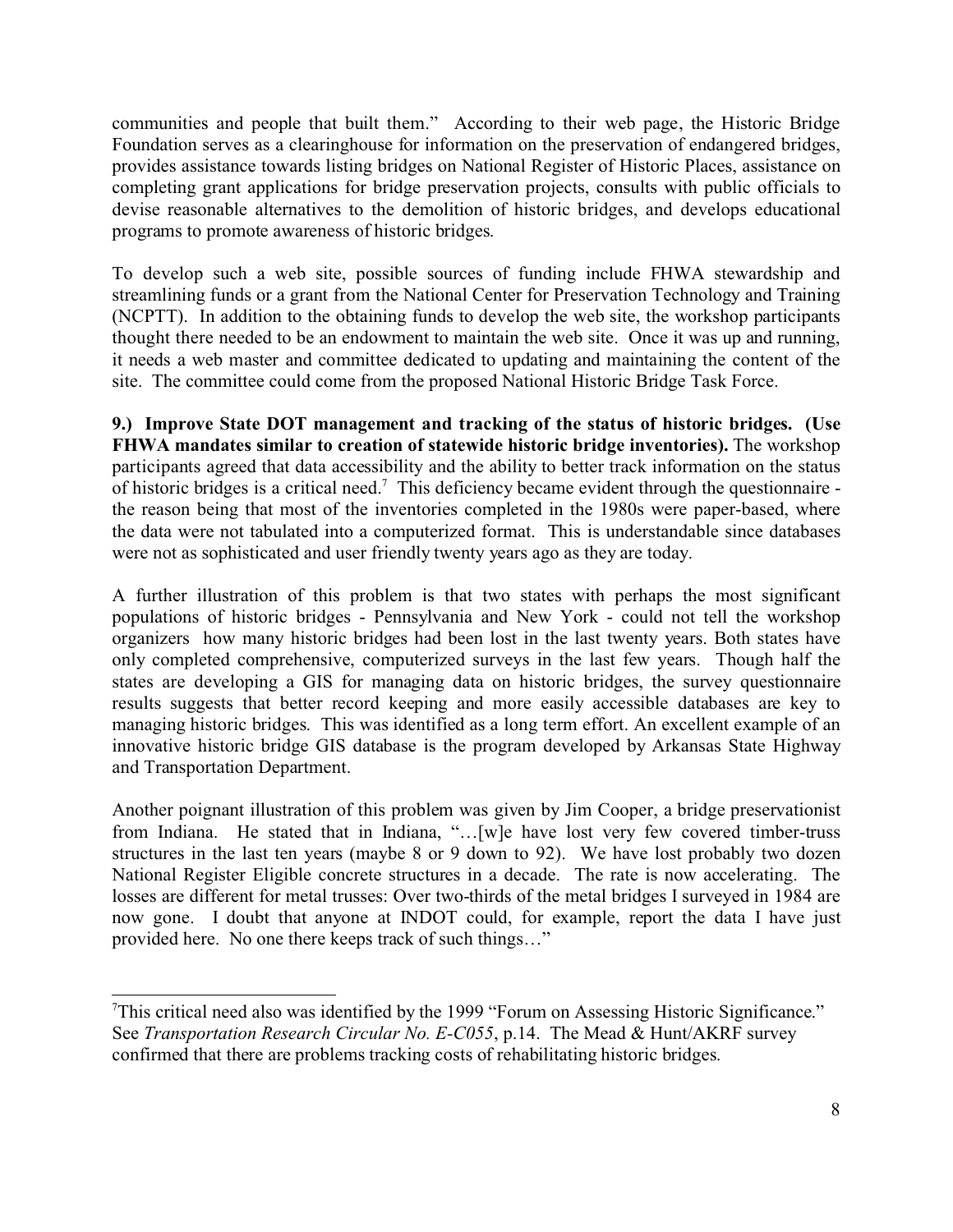States need minimal, but standardized, data entry to enable a system that could link all information, not just site locations, to a common geographic reference point. The information should be linked to site files, photographs, HAER reports, National Register nominations, etc. so that eventually, state information could be accessed at a national level to get a national or regional view of the status of historic bridges. Recording minimal data or information in a database should be done by cultural resource management staff of DOTs in order to maintain a consistent quality of information. State historic bridge management plans should include provisions for these types of management mechanism.

**10.) Collection and distribution of technical guidance on historic bridge rehabilitation and maintenance.** This was the last primary recommendation made during the workshop, and it is related to the other recommendations. This action item is linked to the NCHRP historic bridge rehabilitation synthesis, Item 2 above. The New Jersey DOT, Maryland State Highway Administration and Texas DOT have developed maintenance manuals for their historic bridges. These manuals would be posted on the proposed historic bridge web site. Another technical document that would be included in the web site is FHWA's *Techniques & Methodologies to Rehabilitate Historic Bridges on Low Volume Roads*, presently in draft form and being reviewed by the agency.

Once these and related documents are posted on the web site, a second step would be to see if there is a need to create some type of historic bridge engineering manual. Such a manual would also be posted on the web site. In addition to paper formats, it was pointed out by workshop participants that all of this information must be formatted as a CD and made available to historic bridge preservationists and engineers.

# **NEXT STEPS**

Clearly, it is not possible to implement all of these recommendations at the same time, nor can one group of individuals, such as the National Historic Bridge Task Force, be responsible for carrying out all of these recommendations. One suggestion offered by workshop participants was to prioritize the recommendations and then form volunteer committees within the Task Force to work on a set of the recommendations. One group of workshop participants is already working on the development of a NCHRP synthesis problem statement to explore the decision making process on rehabilitation versus replacing historic bridges. It is hoped that this statement will be submitted to NCRHP by the fall of 2004. This ad hoc committee is also exploring other funding mechanisms if the study is not taken on by NCHRP.

The SRI Foundation will serve as the venue for continued and regular communication among Task Force members until another "home" for the Task Force is identified. After the release of this report, Task Force members will be contacted via email in order to create committees to begin to address the workshop recommendations, and to prioritize these efforts. If possible, Task Force committee members will meet at the various historic preservation and transportation meetings that occur throughout the year in order to begin to implement some of the workshop's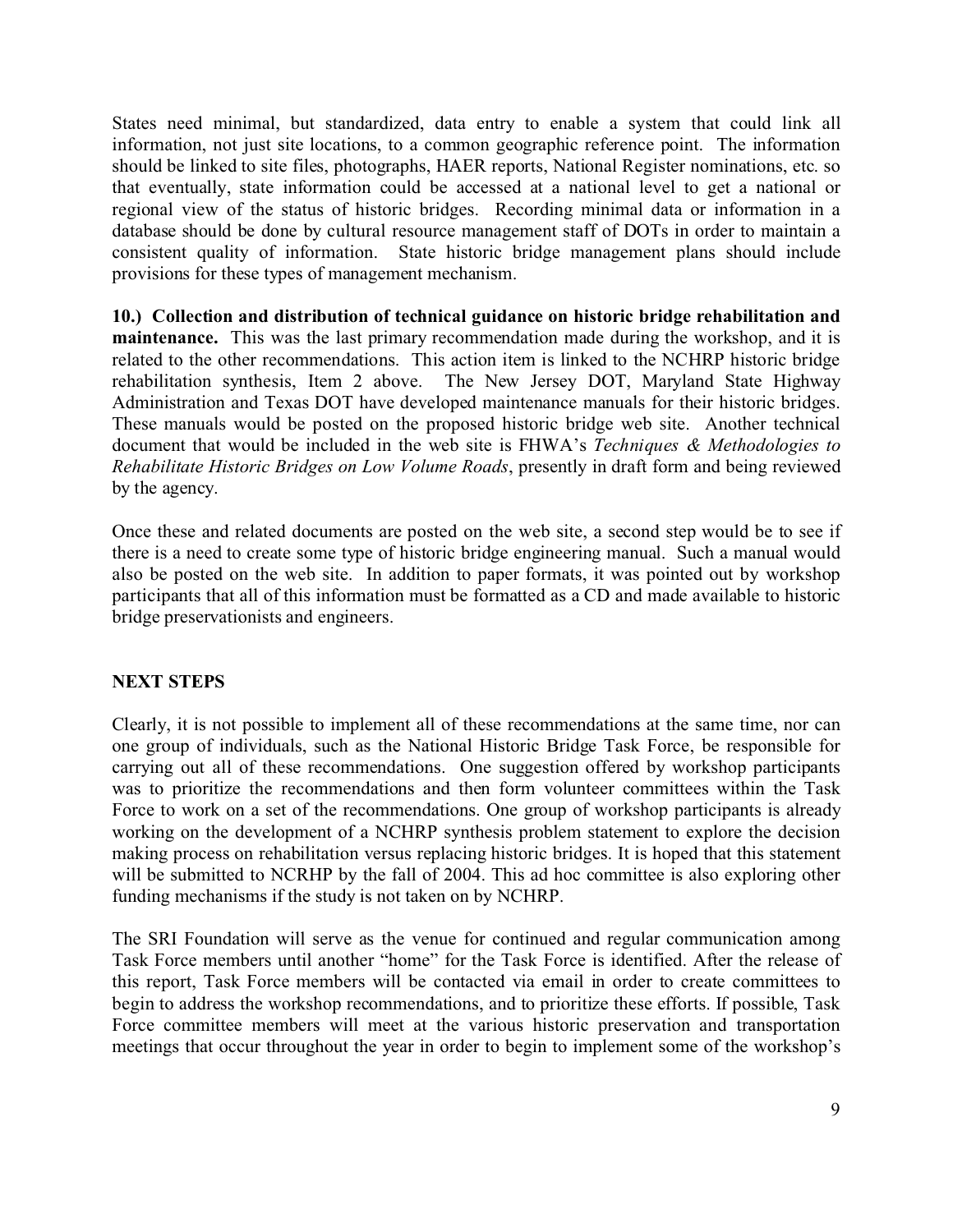priority recommendations.

Several workshop participants planned on returning to their respective agencies to begin to implement some of the recommendations developed during the workshop. Therefore, individuals will also be advancing some of these recommendations in the context of their own agencies and organizations. These individual efforts will be tracked through regular communication among the Task Force members.

The SRI Foundation will also be showcasing the results of this workshop at annual transportation and historic preservation conferences and meetings throughout the year (e.g., the 2004 Historic Roads Conference, the 2004 annual meeting of AASHTO's Standing Committee on the Environment, and the 2004 summer workshop of TRB's Committee on Historic and Archaeological Preservation in Transportation). The goal is to network with agencies and individuals who can assist in advancing the workshop recommendations, in addition to bringing other professionals into the Task Force.

In summary, it is hoped that the recommendations presented in this report will assist in the preservation of the Nation's historic bridges. Implementation of these recommendations should result in more streamlined and efficient transportation policies and practices, and the rehabilitation and maintenance of our Nation's historic bridges. These efforts will in turn enhance the communities served by this important infrastructure.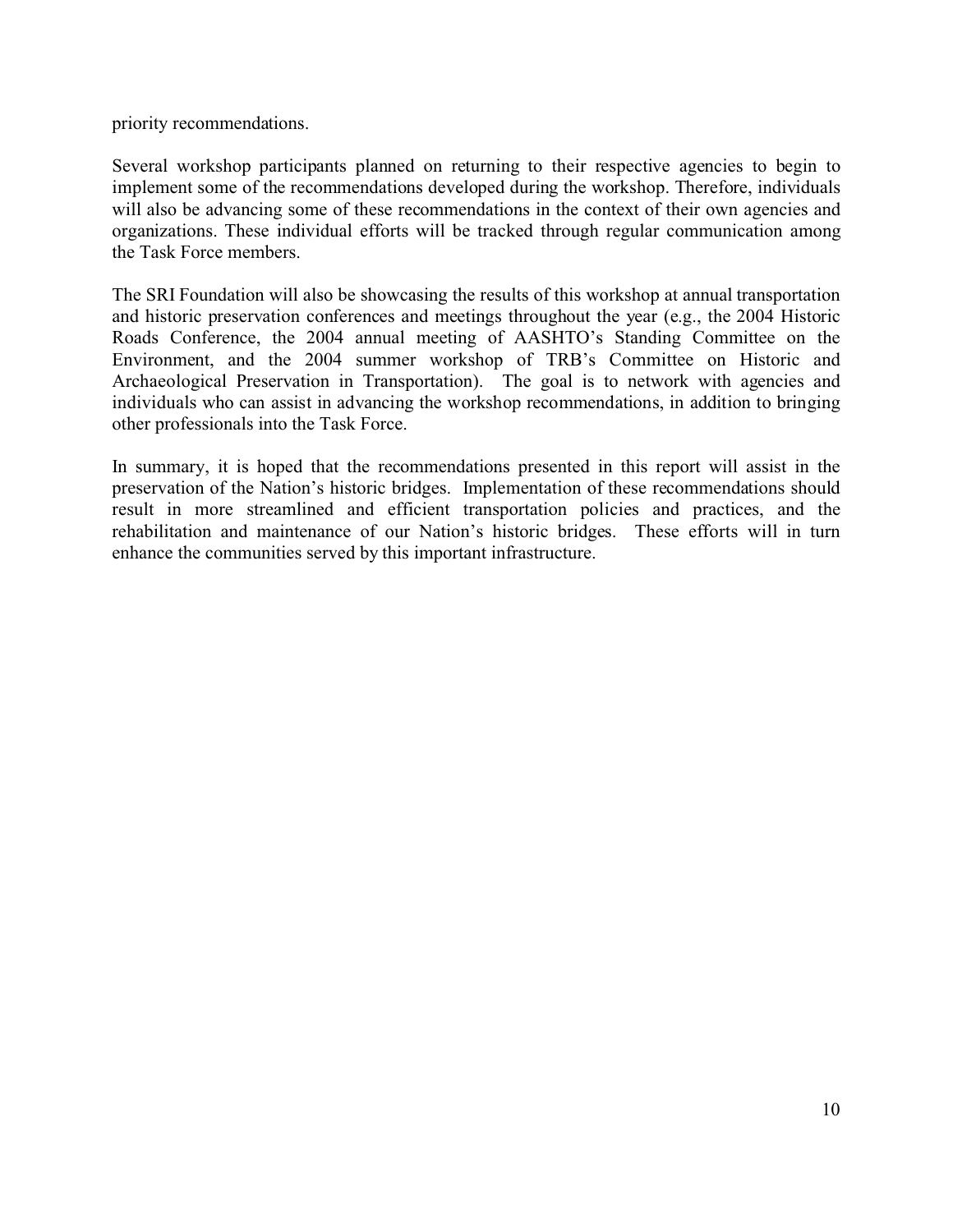**APPENDIX A – LIST OF WORKSHOP PARTICIPANTS**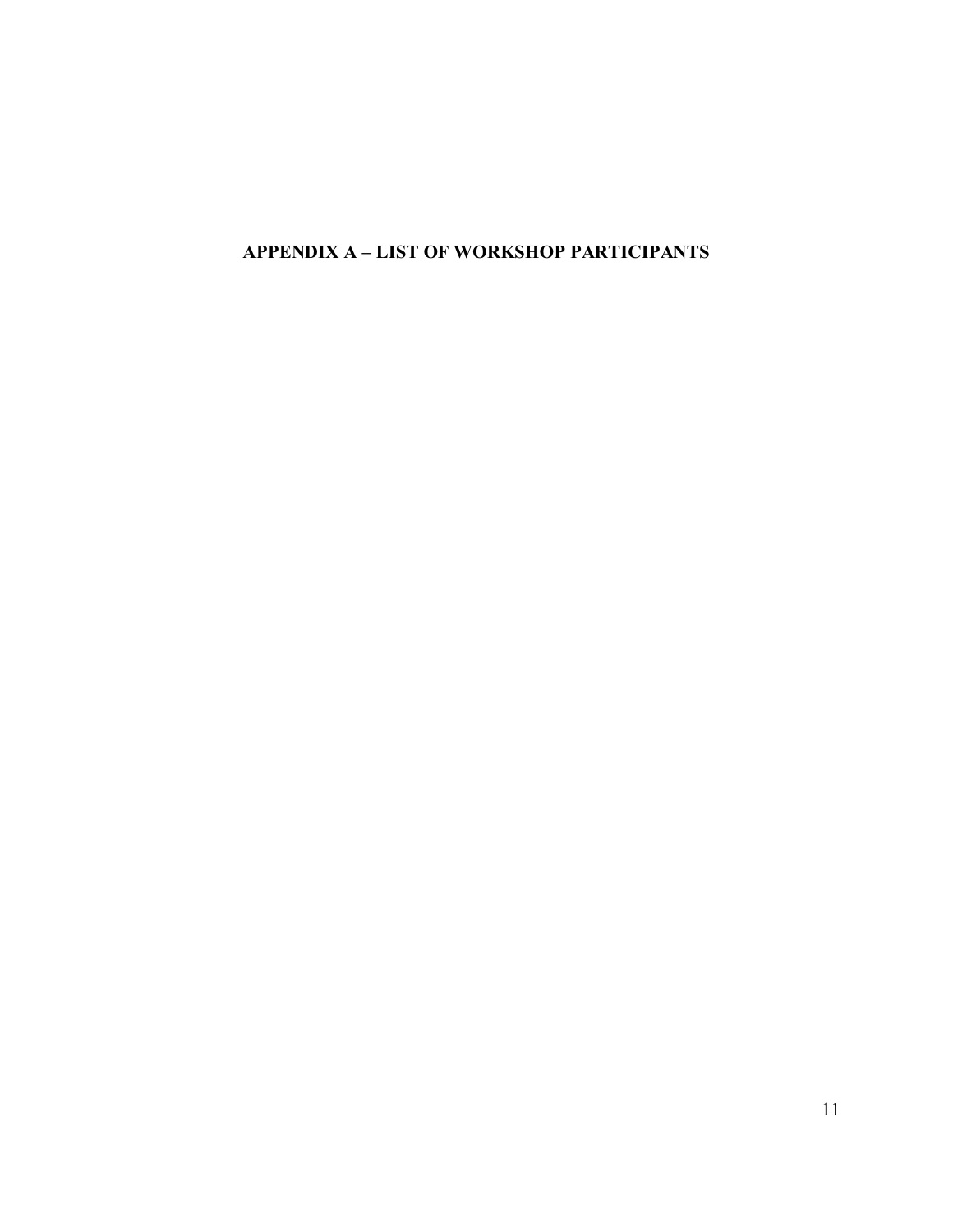# **WORKSHOP ON THE MANAGEMENT AND PRESERVATION OF HISTORIC BRIDGES IN THE UNITED STATES: A HERITAGE AT RISK DECEMBER 3 – 4, 2003, WASHINGTON, D.C.**

# **Participants List**

| <b>Name</b>       | <b>Affiliation &amp; Address</b>    | <b>Phone</b> | e-mail             |
|-------------------|-------------------------------------|--------------|--------------------|
| Anne Bruder       | Maryland State Highway              | 410-545-8559 | abruder@sha.state. |
|                   | Administration                      |              | md.us              |
|                   | 707 N. Calvert St.                  |              |                    |
|                   | Baltimore, MD 21202                 |              |                    |
| William P.        | Retired, NY State DOT               |              | bchamberlin@earth  |
| Chamberlin        | 563 County Route 10                 |              | link.net           |
|                   | Corinth, NY 12822                   |              |                    |
| James L. Cooper   | Bridge Historian & Consultant       | 765-672-4883 | jlcooper@ccrtc.    |
|                   | 629 E. Seminary St.                 |              | com                |
|                   | Greencastle, IN 46135               |              |                    |
| Dan Costello      | P.O. Box 165                        | 302-537-5243 | DanOBethany@aol    |
|                   | Bethany Beach, DE 19930             |              | .com               |
|                   |                                     |              |                    |
| Ann Cousins       | Preservation Trust of Vermont &     | 802-434-5014 | ann@ptvermont.org  |
|                   | National Trust for Historic         |              |                    |
|                   | Preservation                        |              |                    |
|                   | 104 Church St.                      |              |                    |
|                   | Burlington, VT 05401                |              |                    |
| Miriam Crum       | New Jersey Department of            | 609-530-2038 | miriam.crum@dot.   |
|                   | Transportation                      | 609-530-3841 | state.nj.us        |
|                   | Manager, Bureau of                  | (fax)        |                    |
|                   | <b>Administrative Practice</b>      |              |                    |
|                   | 1035 Parkway Ave.                   |              |                    |
|                   | P.O. Box 600                        |              |                    |
|                   | Trenton, NJ 08625-0600              |              |                    |
| Stephen Del Sordo | <b>Advisory Council on Historic</b> | 202-606-8580 | sdelsordo@achp.    |
|                   | Preservation                        |              | gov                |
|                   | 1100 Pennsylvania Ave., NW,         |              |                    |
|                   | Room 809                            |              |                    |
|                   | Washington, DC 20004                |              |                    |
| Eric DeLony       | 21 Cagua Road                       | 505-466-1448 | pontist@comcast.   |
|                   | Santa Fe, NM 87508                  |              | net                |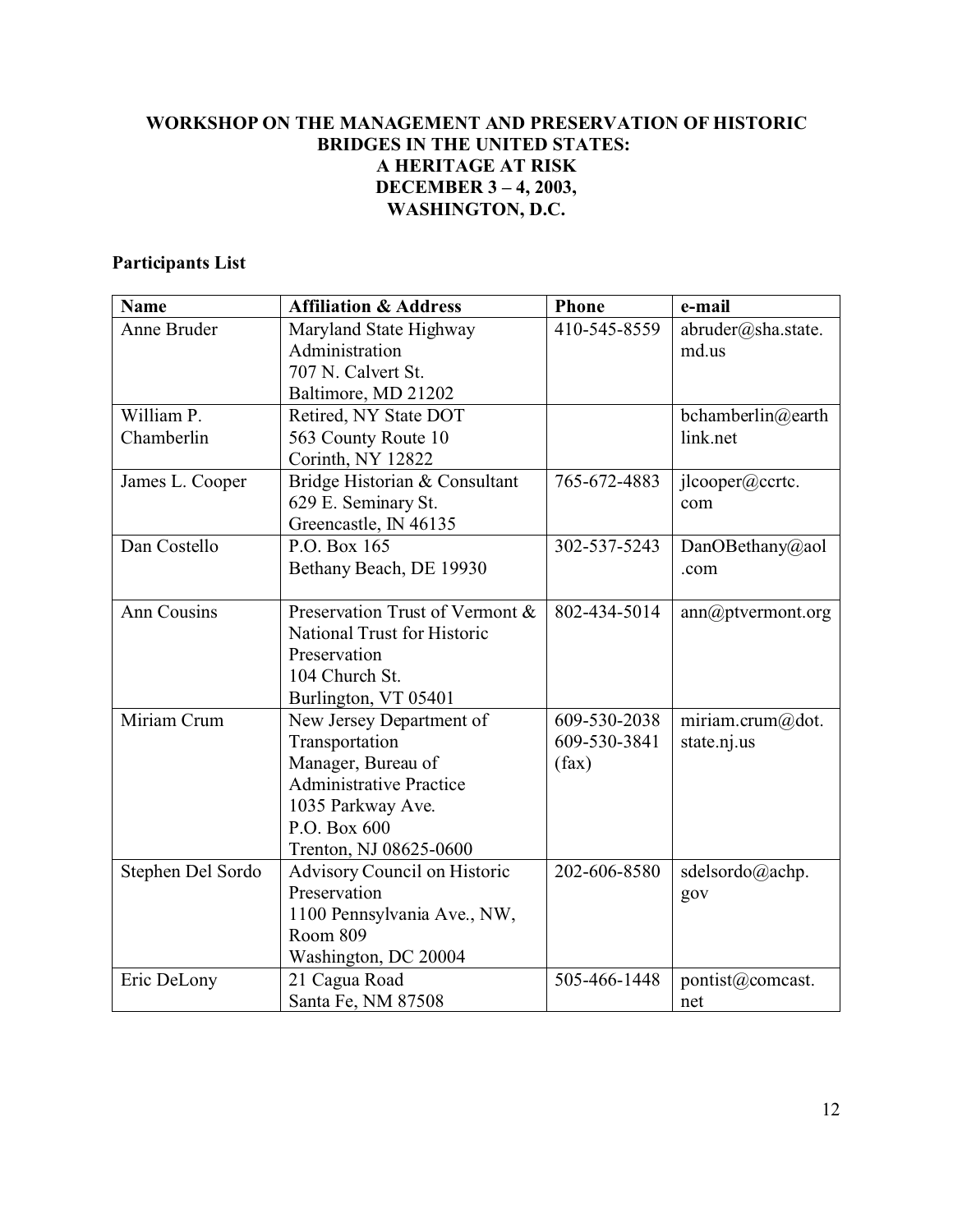| Dario Gasparini | Case Western Reserve            | 216-368-2699 | DAG6@case.edu                        |
|-----------------|---------------------------------|--------------|--------------------------------------|
|                 | University                      |              |                                      |
|                 | Professor of Civil Engineering  |              |                                      |
|                 | 10900 Euclid Ave.               |              |                                      |
|                 | Cleveland, OH 44106             |              |                                      |
| Paul Graham     | Ohio Department of              | 614-466-5099 | paul.graham@dot.                     |
|                 | Transportation                  | 614-728-7368 | state.oh.us                          |
|                 | Office of Environmental         | (fax)        |                                      |
|                 | Services                        |              |                                      |
|                 | 1980 West Broad St.             |              |                                      |
|                 | Columbus, OH 43223              |              |                                      |
| Lisa Hart       | Texas Department of             | 512-416-2628 | $lharto(\partial\phi)$ dot.state.tx. |
|                 | Transportation                  |              | <b>us</b>                            |
|                 | 125 E. 11 <sup>th</sup> St.     |              |                                      |
|                 | Austin, TX 78701                |              |                                      |
| Kenneth C.      | Frederick County Maryland       | 301-696-2937 | kharwood $\omega$                    |
| Harwood         | <b>DPW</b>                      |              | fredco-md.net                        |
|                 | 118 N. Market St.               |              |                                      |
|                 | Frederick, MD 21701             |              |                                      |
| Terry Klein     | <b>SRI</b> Foundation           | 505-892-5587 | tklein@                              |
|                 | 333 Rio Rancho Drive            |              | srifoundation.org                    |
|                 | Suite 103                       |              |                                      |
|                 | Rio Rancho, NM 87124            |              |                                      |
| Robie Lange     | National Historic Landmarks     | 202-354-2257 | robie lange@nps.                     |
|                 | Survey                          |              | gov                                  |
|                 | National Park Service (2280)    |              |                                      |
|                 | 1849 C St., NW                  |              |                                      |
|                 | Washington, DC 20240            |              |                                      |
| J. Lawrence     | Historic American Engineering   | 202-354-2161 | Jlawrence $lee(\omega)$ nps          |
| "Larry" Lee     | Record                          |              | .gov                                 |
|                 | National Park Service (2270)    |              |                                      |
|                 | 1849 C St., NW                  |              |                                      |
|                 | Washington, DC 20240            |              |                                      |
| Raymond J.      | Federal Highway Administration  | 302-734-3819 | raymond.mccormic                     |
| McCormick       | 300 South New Street            |              | k@fhwa.dot.gov                       |
|                 | Suite 2101                      |              |                                      |
|                 | Dover, DE 19904                 |              |                                      |
| Jim McDonnell   | <b>AASHTO</b>                   | 202-624-5448 | $\text{jimm}(a)$ aashto.org          |
|                 | 444 N. Capitol St., NW, Ste 249 |              |                                      |
|                 | Washington, DC 20001            |              |                                      |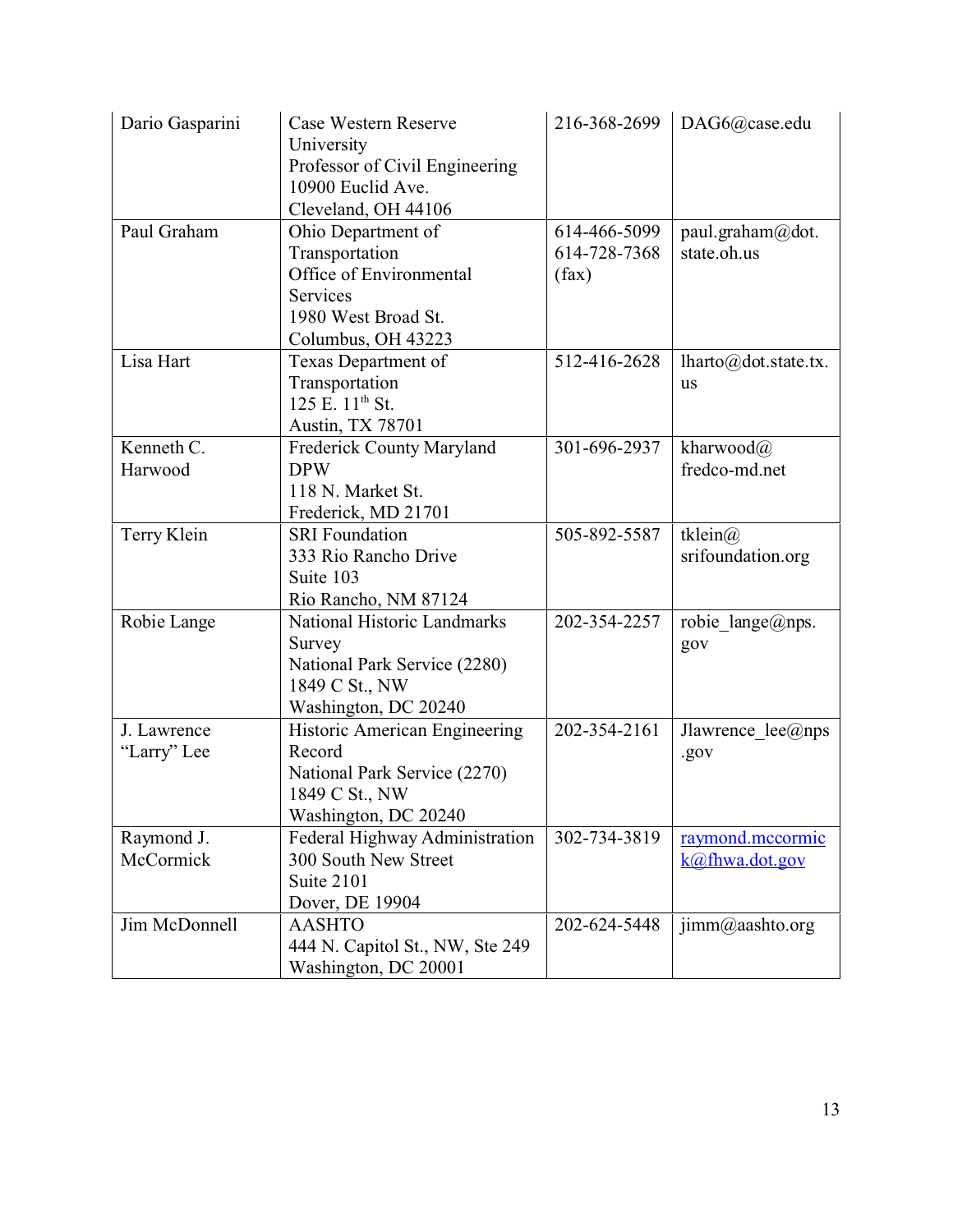| Ann Miller            | Virginia Transportation<br>Research Council<br>530 Edgemont Rd.<br>Charlottesville, VA 22903                                                                      | 434-293-1955                          | ann.miller $(a)$<br>virginiaDOT.org        |
|-----------------------|-------------------------------------------------------------------------------------------------------------------------------------------------------------------|---------------------------------------|--------------------------------------------|
| Mary Ann Naber        | Federal Highway Administration<br>400 7th St, SW, HEHP, Room<br>3301<br>Washington, DC 20590                                                                      | 202-366-2060                          | maryann.naber(a)<br>fhwa.dot.gov           |
| Frank J. Nelson, PE   | Oregon Department of<br>Transportation<br><b>State Bridge Engineer</b><br>355 Capitol St., NE, Room 301<br>Salem, OR 97301-3871                                   | 503-986-3344                          | frank.j.nelson@<br>odot.state.or.us        |
| Robert S. Newbery     | Wisconsin Department of<br>Transportation<br>P.O. Box 7965<br>Madison, WI 53707-7965                                                                              | 608-266-0369                          | robert.newbery $\omega$<br>dot.state.wi.us |
| <b>Scott Newman</b>   | Vermont Agency of<br>Transportation<br>National Life Building<br>Montpelier, VT 05633                                                                             | 802-828-3964                          | scott.newman $\omega$<br>state.vt.us       |
| <b>Brian Pallasch</b> | American Society of Civil<br>Engineers<br>1015 15 <sup>th</sup> St, NW, Ste 600<br><b>WDC 20005</b>                                                               | 202-326-5140                          | bpallasch@asce.org                         |
| David E. Powelson     | New Hampshire Department of<br>Transportation<br>Chief, Existing Bridge Section<br>John O. Morton Building<br>P.O. Box 483, 7 Hazen Dr.<br>Concord, NH 03302-0483 | 603-271-3714                          | dpowelson@dot.<br>state.nh.us              |
| Joe Pullaro           | Lichtenstein Consulting<br>Engineers, Inc.<br>45 Eisenhower Dr.<br>Paramus, NJ 07652                                                                              | 201-368-0400<br>201-368-3955<br>(fax) | jpullaro@lce.us                            |
| Dennis Randolph       | <b>Calhoun County Road</b><br>Commission<br>13300 Fifteen Mile Road<br>Marshall, MI 49068                                                                         | 269-781-9841                          | drandolph@cccd.<br>net                     |
| Kara H. Russell       | Pennsylvania Department of<br>Transportation<br>P.O. Box 3790<br>Harrisburg, PA 17105                                                                             | 717-7051484                           | krussell@state.<br>pa.us                   |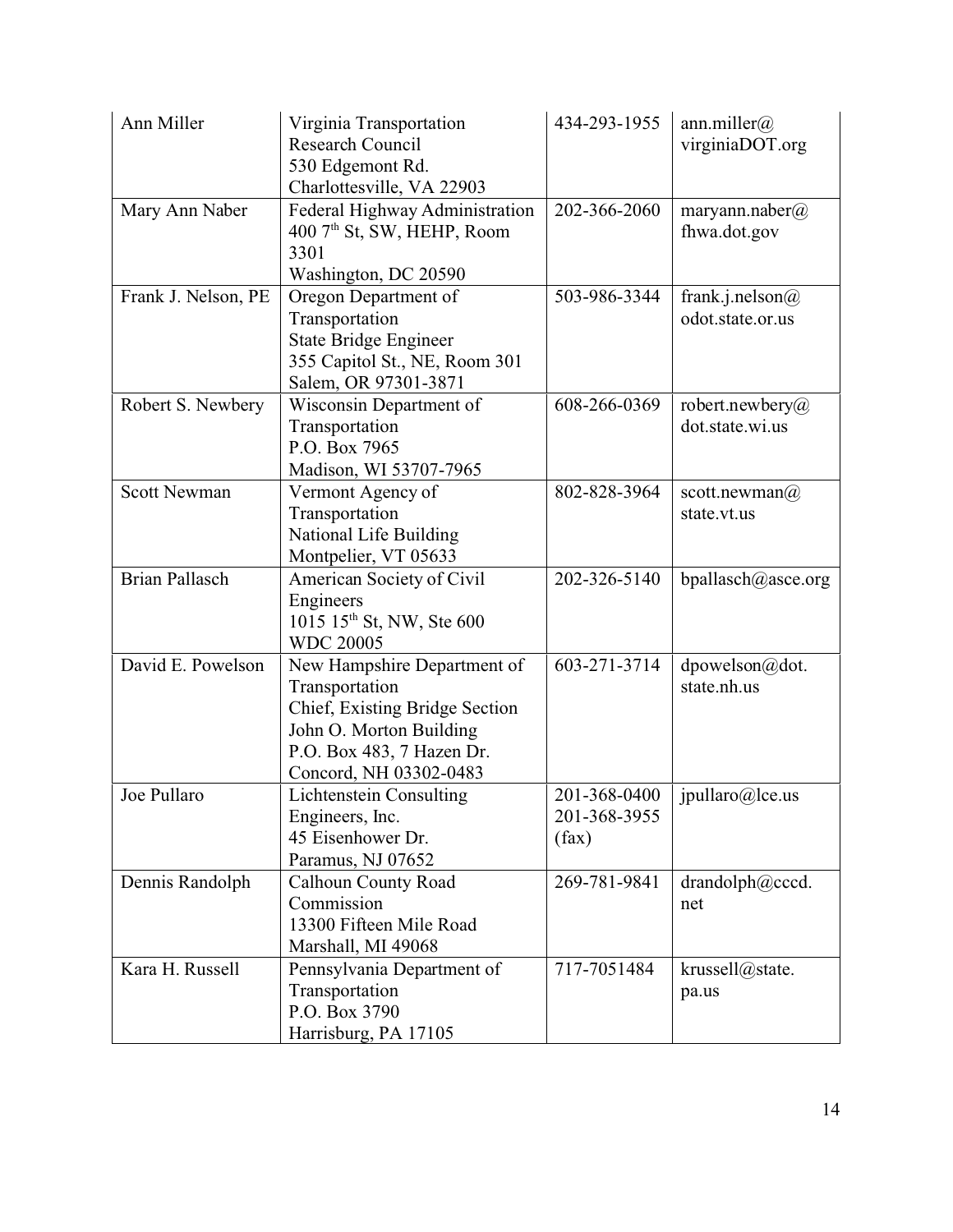| Mary Santangelo  | New York Department of<br>Transportation<br><b>Environmental Analysis Bureau</b><br>1220 Washington Ave, Bldg 5,<br>Room 303<br>Albany, NY 12232 | 518-485-9967 | msantangelo@dot.<br>state.ny.us             |
|------------------|--------------------------------------------------------------------------------------------------------------------------------------------------|--------------|---------------------------------------------|
| Nancy Schamu     | National Conference of State<br><b>Historic Preservation Officers</b><br>444 N. Capitol St., NW<br>Washington, DC 20001-1512                     | 202-684-5465 | schamu@sso.org                              |
| Robert Scoggin   | Arkansas Highway and<br><b>Transportation Department</b><br>10324 Interstate 30<br>P.O. Box 2261<br>Little Rock, AR 72203                        | 501-569-2077 | robert.scoggin $\omega$<br>ahtd.state.ar.us |
| David A. Simmons | <b>Ohio Historical Society</b><br>1982 Velma Ave.<br>Columbus, OH 43211-2497                                                                     | 614-297-2365 | dsimmons $(a)$<br>ohiohistory.org           |
| Amy Squitieri    | Mead & Hunt, Inc.<br>6501 Watts Road<br>Madison, WI 53719                                                                                        | 608-273-6380 | amy.squitieri $\omega$<br>meadhunt.com      |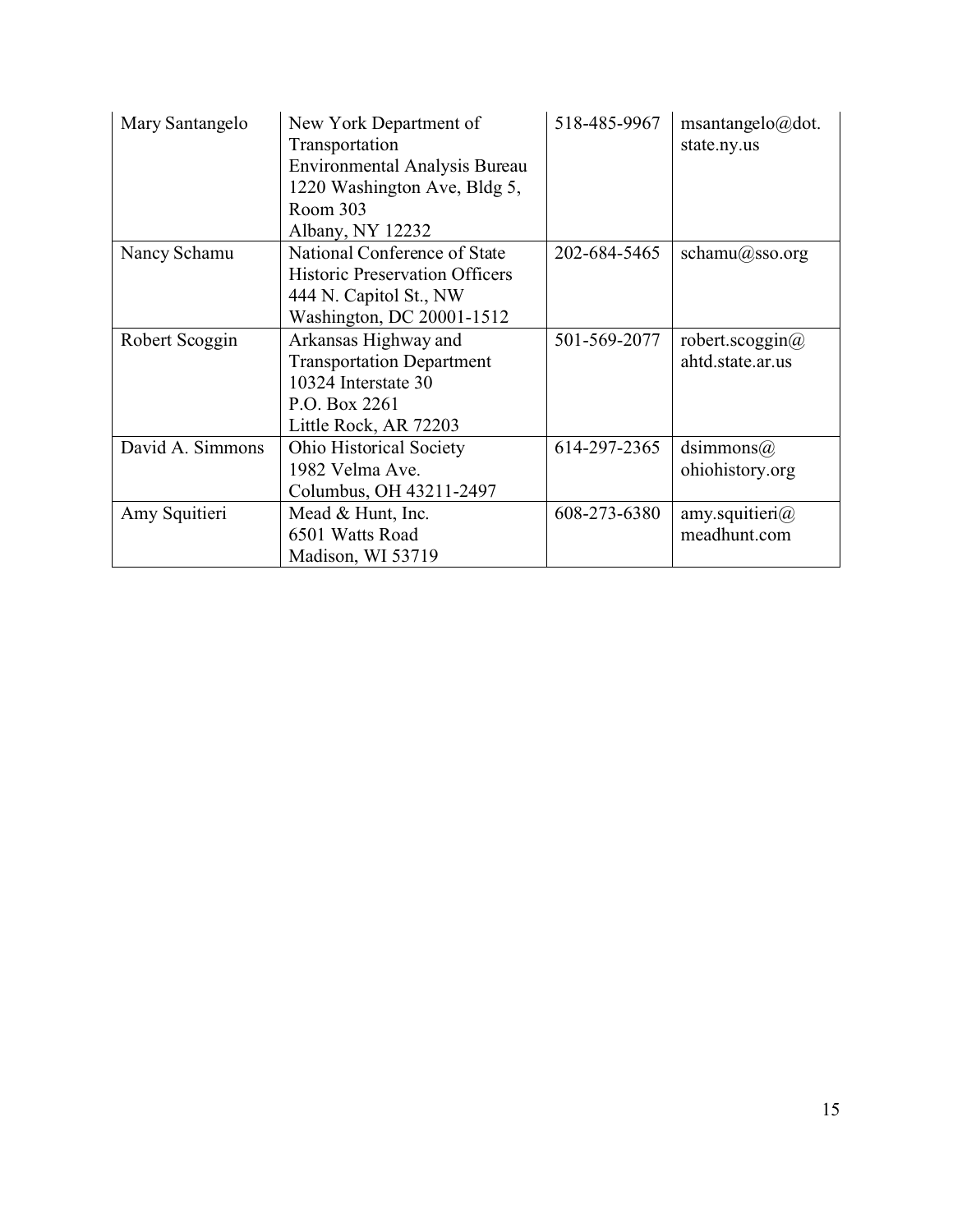# **APPENDIX B – RESULTS OF QUESTIONNAIRE/SURVEY**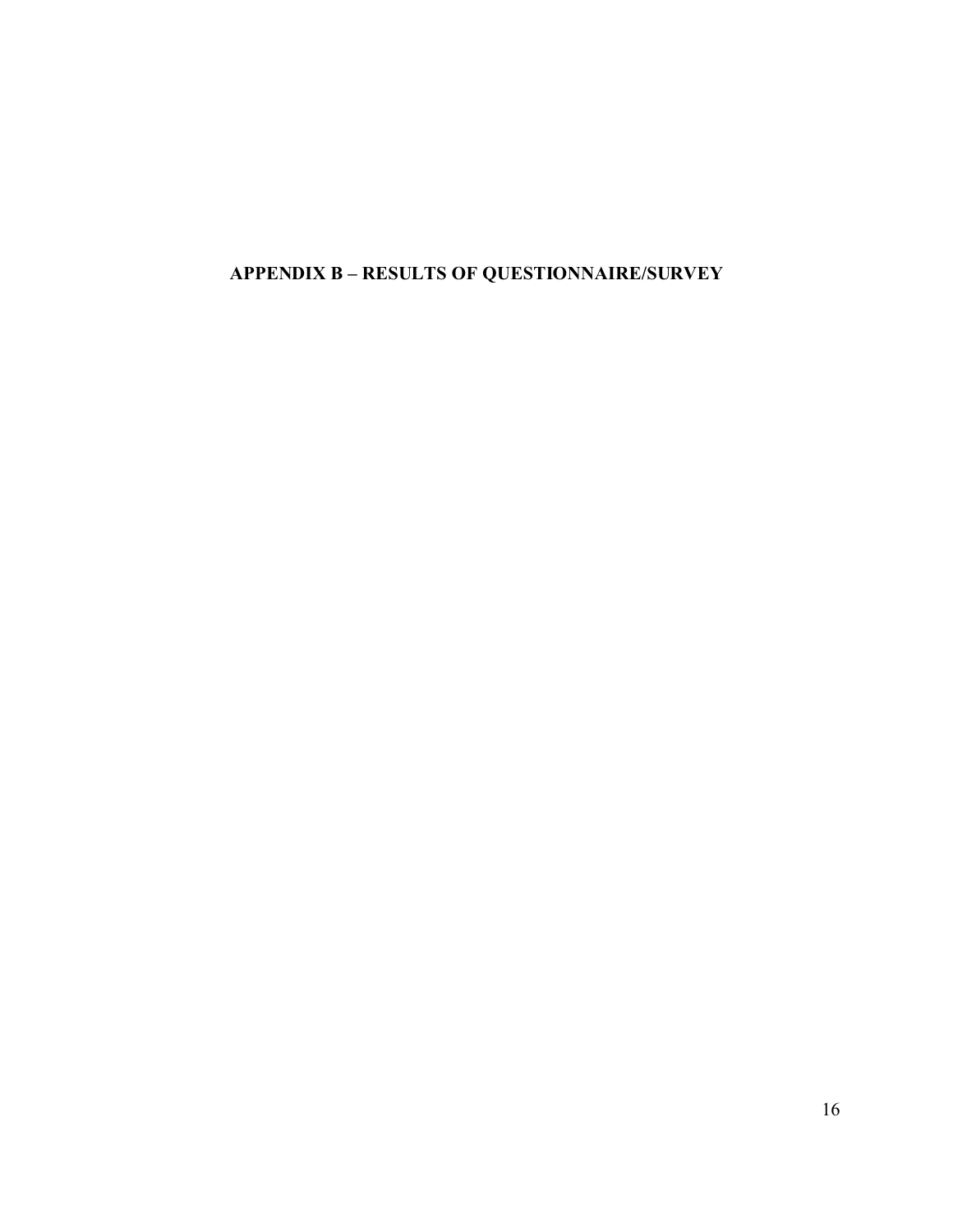# **HISTORIC BRIDGES: A HERITAGE at RISK A Workshop on the Preservation and Management of Historic Bridges Washington, D.C., December 3-4, 2003**

#### **ANALYSIS OF QUESTIONNAIRE**

Prior to the workshop, we sent out a questionnaire to obtain general information on the nation's historic bridges, and to get some sense of how state Departments of Transportation (DOTs) are dealing with them. The questionnaire was sent to all 50 state DOTs, several consulting engineers experienced in historic bridge rehabilitation, a couple of civil engineering educators interested in the subject, and several non-engineering preservationists and historic bridge scholars. Thirty-seven DOTs responded, including the District of Columbia. The intent of the questionnaire was to develop quantifiable information on the nation's historic bridges, confirm the issues enveloping historic bridges, and to help shape the agenda and discussion topics for the workshop. We were extremely gratified to hear back from so many respondents. While the responses confirm the threat to the nation's historic bridges, they also reveal several innovative approaches to saving these historic spans. The following is an analysis and interpretation of the questionnaire. Please take time to review this analysis. Your interpretation of the responses will contribute to the success of the workshop.

#### **QUESTIONS & RESPONSES**

## **1.) Most states have completed statewide historic bridge inventories. Surface transportation legislation (STURAA) mandated completion of the inventories in 1987. How many bridges in your state are listed or have been determined eligible for the National Register?**

Most states completed their initial surveys in the early-1980s with the Commonwealth of Virginia leading the pack. Subsequently, most states completed "upgrades" in the late-1990s incorporating post-WW II and pre-interstate era bridges. According to the responding DOTs (37 including the District of Columbia), there are 1,668 bridges listed and 6,014 bridges determined eligible for the National Register.

[Note: The National Register's database shows 2,300 listed-bridges for all fifty states, including Guam, Puerto Rico and the District of Columbia, and 841 bridges that have been determined eligible. There are eleven (11) bridges designated as National Historic Landmarks. The National Register explains that since formal determinations of eligibility (DOEs) come to the National Register in all shapes and forms, data on DOEs are inaccurate. The National Register is comfortable, however, with the accuracy of the number of bridges actually listed. It should be noted that there are discrepancies between the number of National Register-listed bridges reported by the state DOT's on the questionnaire and the National Register's database. The reasons for these differences are not clear at this time.]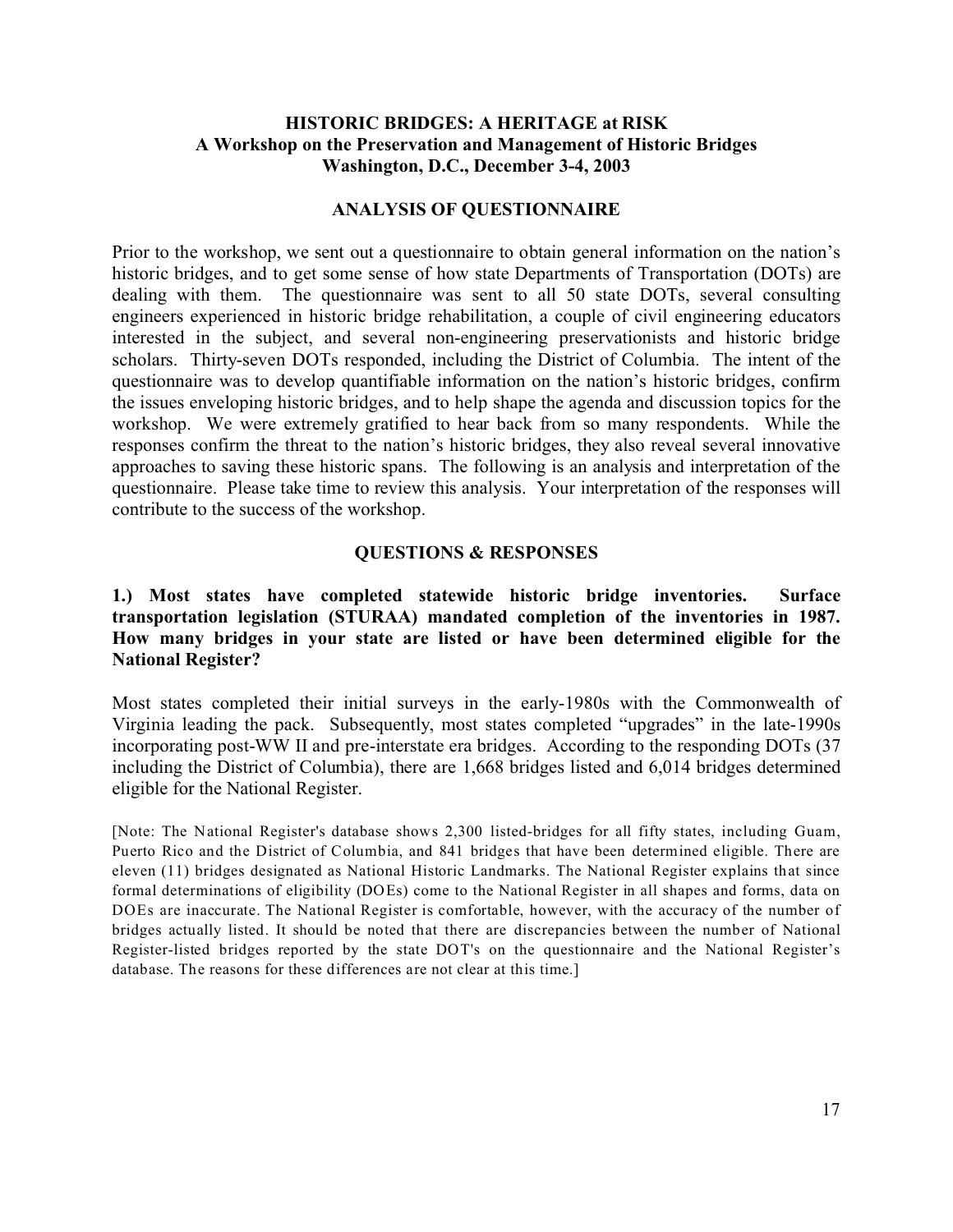#### **2.) During a Colorado Preservation, Inc. conference two years ago, we learned that over half that state's historic bridges had been lost in the last twenty years.**

To learn whether this alarming statistic was consistent with the other states, we asked respondents to tell us how many historic bridges have been destroyed over a similar period of time. It seems that the loss of historic bridges may not be as grave as originally anticipated. For those states that have good hard data, the rate of attrition is more like 25% rather than 50%.

While most states have complied with STURAA, two states have no survey to date - Louisiana, and Utah, and the District of Columbia.

[Note: However, this percentage comes with several significant qualifications - one being that many of the earlier surveys only looked at state and federal-aid road bridges and not the locally and municipally owned bridges. Many of the unique, one-of-a-kind bowstring arches, metal trusses and early concrete spans are located on the secondary farm-to-market roads. Another reason to question this percentage is that many of the earlier surveys were "paper" inventories where the data were not tabulated in a computerized database. This is understandable since databases were not as sophisticated and user friendly twenty years ago as they are today. This brings into question the accuracy of data from some of the states. An illustration of this is that two of the states with significant populations of historic bridges - Pennsylvania and New York - can not tell us how many historic bridges have been lost in the last twenty years. Both states have only completed comprehensive, computerized surveys in the last few years. Virginia has no data on the fate of its historic bridge before 1990. The survey suggests that better record keeping and more easily managed databases are key to managing historic bridges.

Concerning the questionnaire, Jim Cooper, a bridge preservationist from Indiana, stated that in Indiana, "…[w]e have lost very few covered timber-truss structures in the last ten years (maybe 8 or 9 down to 92). We have lost probably two dozen National Register Eligible concrete structures in a decade. The rate is now accelerating. The losses are different for metal trusses: Over two-thirds of the metal bridges I surveyed in 1984 are now gone. … I doubt that anyone at INDOT could, for example, report the data I have just provided here. No one there keeps track of such things..."

# **3.) Some states have implemented or are developing historic bridge management and preservation plans. Do you have a plan in place? Are you currently working on a plan?**

Of the 37 states responding, 12 have management plans in place, and 14 are either working on or contemplating developing one. Wisconsin has a plan for its bascule bridges. Pennsylvania is working on a plan for its masonry arch bridges.

#### **4.) Does the plan include provisions for routine maintenance?**

Thirteen (13) of the states responding include maintenance as part of the plan.

**5.) Several states have orphan bridge or adopt-a-bridge programs. If you have such a plan, how many bridges have successfully been saved or adopted on an annual basis since the program was implemented?**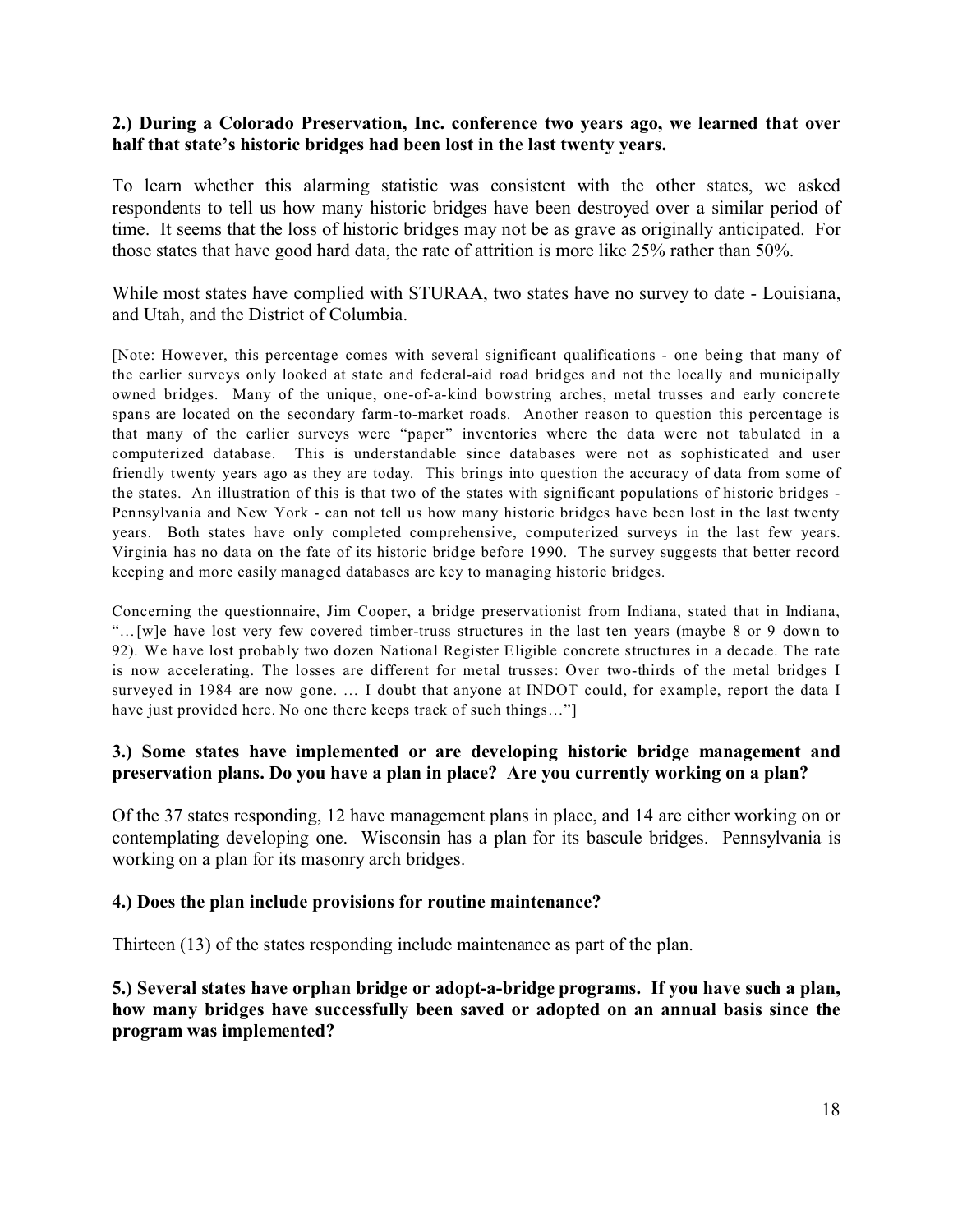Twelve (12) states indicated that they have a marketing, orphan, or adopt-a-bridge program. Tennessee was one of the first to aggressively promote such a program and, over the last 22 years, has marketed 24 bridges. For the other states, the number of bridges marketed ranges from 3-4 per year to somewhere between 1-5 per decade. South Dakota and Pennsylvania have found that its marketing programs are not very successful.

# **6.) To maintain its backcountry roads and New England townscapes, the state of Vermont has adopted in-state design standards for its roads and bridges. Does your state have instate design standards?**

Ten (10) of the 37 states noted that they have in-state standards. Three (3) states indicated they plan to develop such standards. Kentucky stated that it uses "context sensitive design" in dealing with historic bridges.

# **7.) Do you provide any special assistance to counties responsible for historic bridges?**

Fifteen (15) states indicated that they provided assistance to county entities. This question was included because many historic bridges exist on local and municipal roads not falling under direct state jurisdiction, and local and county engineer play a significant role in preserving these resources.

# **8.) Most states adhere fairly closely to AASHTO standards. Does your state exercise any flexibility or have specific policies for dealing with historic bridges?**

Responses indicate that a surprisingly high percentage (66%) of the states (23) stated that they exercise design flexibility in dealing with historic bridges. Oregon links design flexibility to bridges on scenic highways such as the Columbia River Gorge and Coastal Route 101.

#### **9.) In general, does bridge replacement occur more often than bridge rehabilitation?**

As suspected, 25 of the 37 state DOTs, including the District of Columbia, say that replacement far outweighs rehabilitation. Indiana DOT says that more bridges are replaced when paid for by federal funds. Maryland says that while more bridges were replaced in the past, it feels more will be rehabilitated in the future. Again, many states were not able to answer this question definitively because they are unable to track past actions involving historic bridges.

#### **10.) Is there an engineer or staff within your agency who you would consider expert on rehabilitating historic bridges?**

Twelve (12) states indicated that they have engineers or staff with expertise in historic bridges.

California - Dave Stow, PE Connecticut - Timothy Fields, PE Louisiana - Gill Gautreau, PE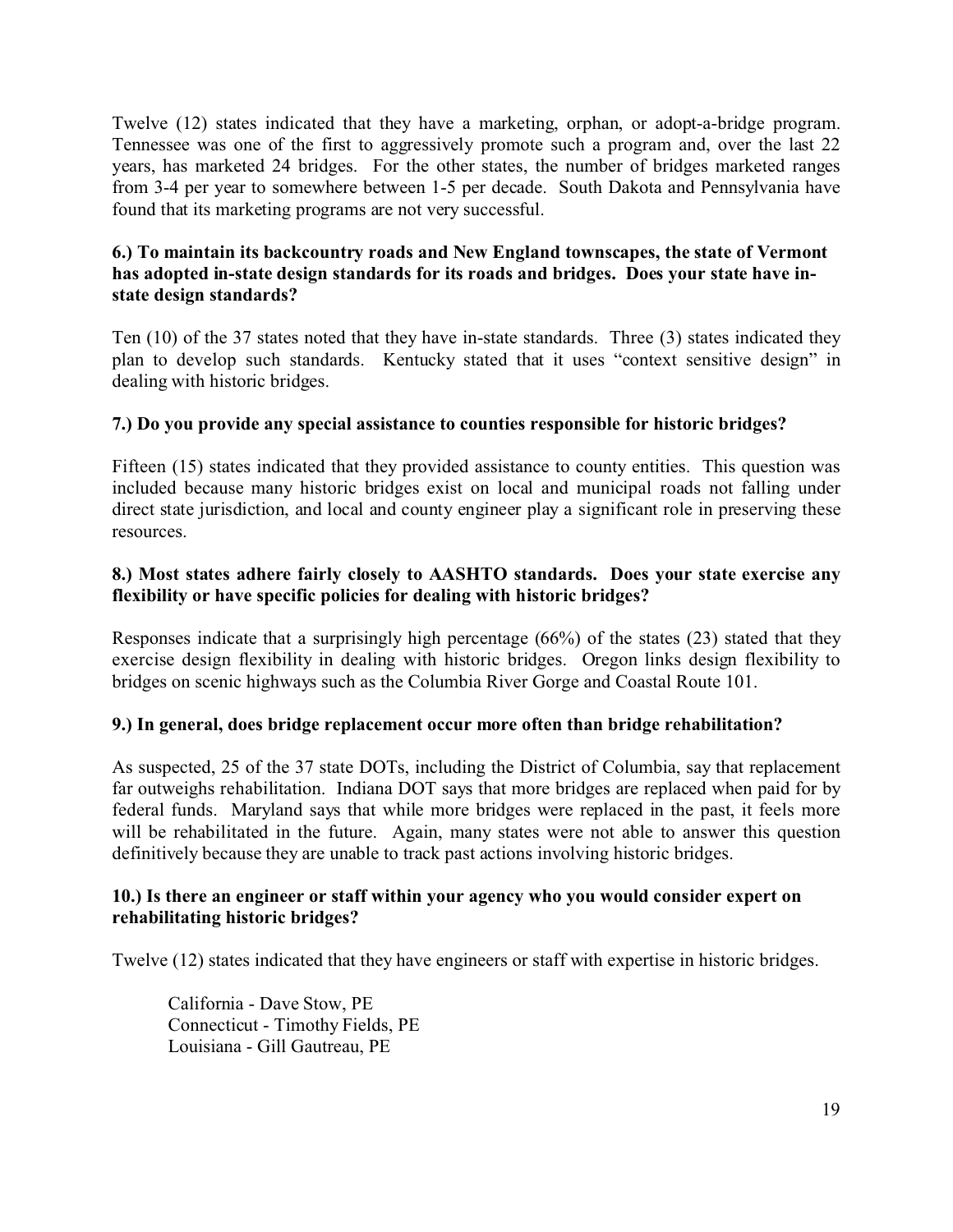Maryland - John Hudacek, PE Michigan - Margaret Barondess New Hampshire - Dave Powelson, PE New Jersey - Lichtenstein Consulting Engineers Oregon - Frank Nelson, PE Texas - Charles Walker, PE Vermont - Dave Hoyne, PE, Gilbert Newbury, PE Virginia - Tom Lester, PE, Park Thompson, PE, Nick Nicholson, PE West Virginia - Terry Bailey, PE

[Note: We would like to add two county engineers, to remind us of the role local engineers have in saving historic bridges: Frederick County, Maryland - Ken Harwood and Calhoun County, Michigan - Dennis Randolph, PE. Undoubtedly, there are more qualified individuals in both categories.]

# **11.) Do you have an education/information outreach program informing citizens of the state's historic bridges - that is, a way to obtain citizen and community input into the proposed rehabilitation or replacement of an historic bridge?**

Twenty-one (21) of the states noted they had some form of educational outreach pertaining to historic bridges. Kentucky responded that it relied on the State Historic Preservation Officer (SHPO) for these services. Others relied on web sites and the normal Section 106 consultation process. Indiana has a special program informing Hoosiers of the state's covered bridges.

#### **12.) Have you sponsored or funded the rehabilitation of an historic bridge in the last twenty years?**

Every state that responded, with the exception of two (New Mexico and Utah), stated that they had rehabilitated an historic bridge sometime during the last twenty years. Few states could provide specifics on the costs or level of rehabilitation due to limited record keeping. States with significant populations of covered bridges specifically mentioned special programs dealing with these spans. The fact that most states have rehabilitated historic bridges indicates that some think that this is a viable engineering and economical alternative. Vermont stated that rehabilitation often resulted in substantial savings, as did the county engineer from Frederick County, Maryland.

Bridges rehabilitated ranged from massive structures such as the Cotter Bridge (1930) in Arkansas to simple through trusses, concrete slabs and arches. Particularly notable is the rehabilitation work that Oregon DOT has done on the large coastal bridges designed by state bridge engineer Conde McCullough, bridges on the Columbia River Gorge Scenic Highway, the state's covered bridges, and some of the major moveable spans over the Willamette River in Portland.

[Note: It is clear that there is no shortage of outstanding examples of historic bridge rehabilitation throughout the country. However, there is a paucity of case studies outlining rehabilitation techniques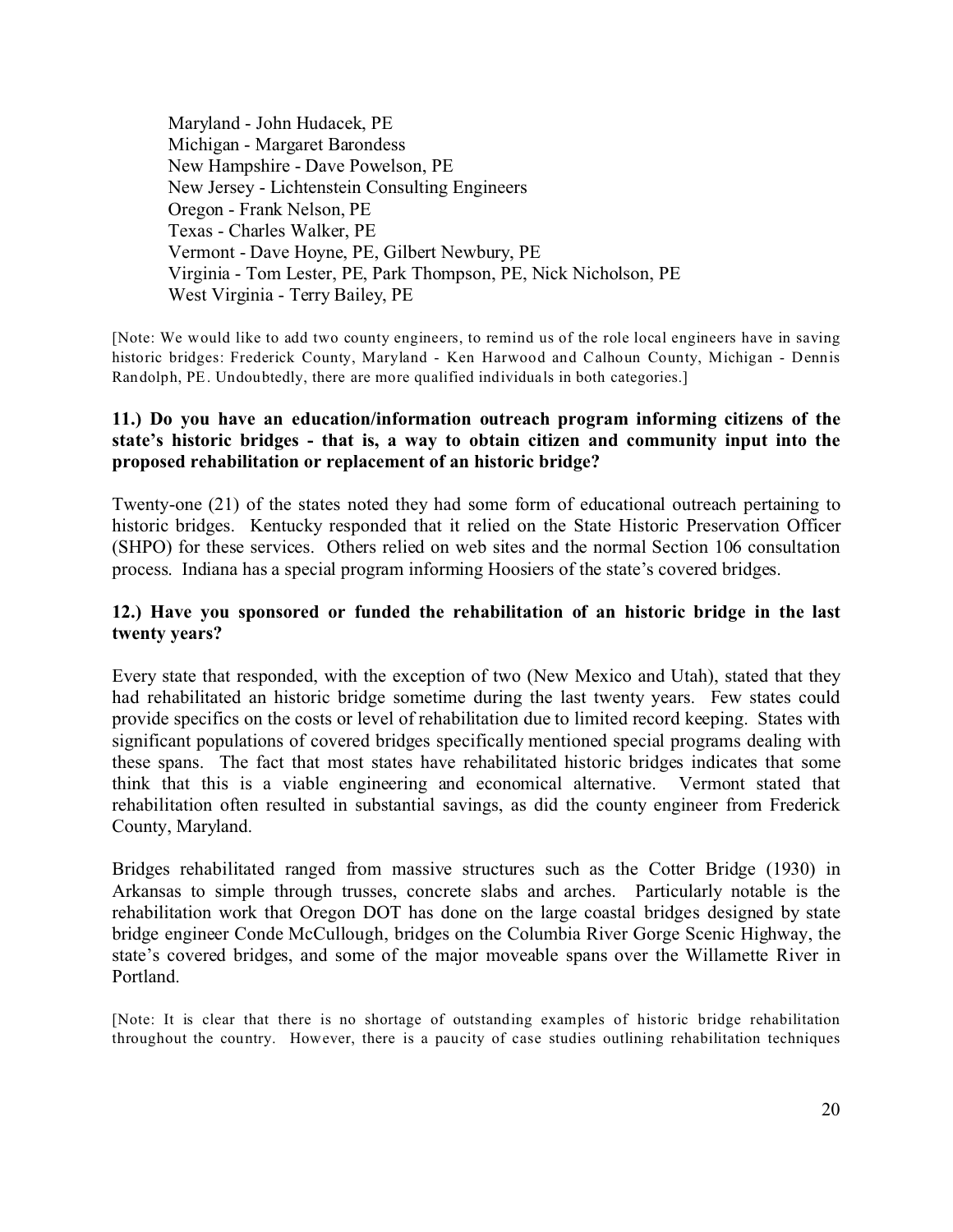and costs. FHWA contracted with the Louis Berger Group several years ago to produce a best practices handbook, but it has not been completed. Having case studies in-hand certainly would assist in and stimulate similar treatments in other parts of the country.]

## **13.) Speaking with individuals in state DOTs, there is concern of a "disconnect" between environmental and engineering interests and disciplines. Could you characterize the relationship between these two disciplines in your agency?**

This is a touchy issue confirmed by many equivocal responses from the state DOTs. Though many states indicated that relationships were improving, eight states responded that there was a "disconnect." In some states, environmental and preservation interests were still perceived as "scapegoats," something extra and not necessary. Other respondents cited different value systems between the two disciplines as one of the reasons for this disconnect.

Despite the prevalence of engineering interests and the lack of interest to pursue alternative or non-traditional methods, many respondents said that relationships were improving because of better understanding of the respective disciplines. Some of the reasons for improvement included the intervention or mediation by the FHWA division office, change of leadership within the agency, the attitude of individual project managers, context sensitive design, and the integration of environmental and engineering disciplines within the same office. Vermont claimed that its historic bridge program helped instill a measure of pride among the engineers on staff.

**14.) Funding, tort liability, and the lack of community interest have been cited as reasons for not rehabilitating historic bridges. Please confirm if these are true adding other reasons that have mitigated against preservation. Concerning liability, please differentiate between perception and actual cases where an historic bridge actually resulted in a successful law suit against the state or local authority.**

**14a.) Which of the following has been cited most frequently in your state as the reason for not rehabilitating historic bridges. If more than one reason has been cited with equal frequency, please check all the reasons: funding, tort liability, lack of community interest, other (please describe).** 

Twenty-nine (29) of the states responded that funding is the primary reason that historic bridges are not rehabilitated. Fifteen (15) states cited tort liability as a reason, and eleven (11) the lack of community interest.

[Note: Preservationists working on the 10th Street Bridge in Great Falls, Montana discussed with Eric DeLony the problem associated with restrictions on the use of federal funds when restoring historic bridges. Though this issue was not on the questionnaire, it is a significant enough issue to include in this analysis. As noted on FHWA's *Re:NEPA* web page (this past spring), Federal funds may be utilized if the deficient aspects of the bridge are no longer deficient after the project. If the bridge is taken out of motorized vehicle use, funds up to the cost of demolition may be used for preservation (23 U.S.C.  $144(0).$ ]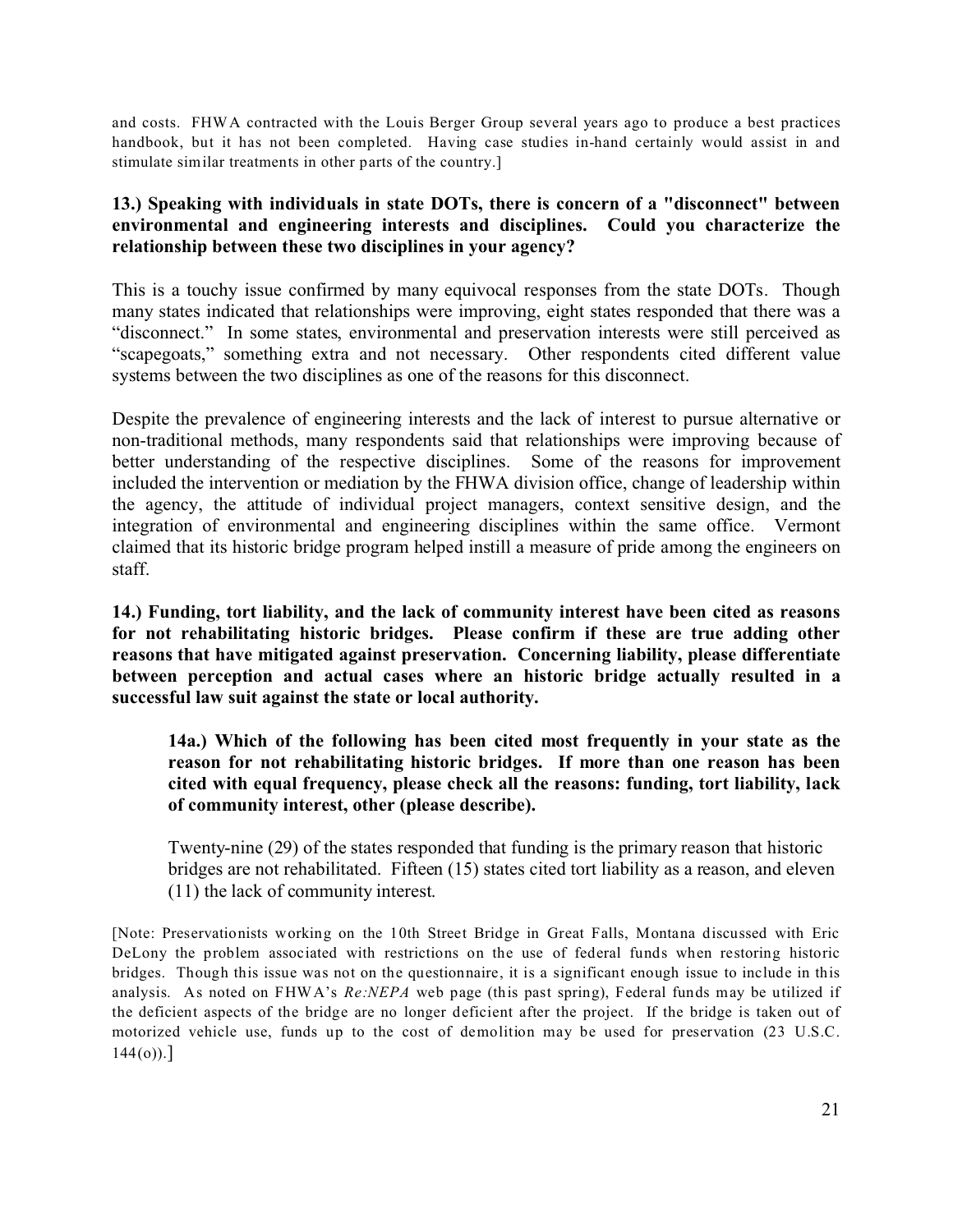# **14b.) If you checked "tort liability," how many lawsuits involving historic bridges have been successfully brought against your agency over the past five years? Number of cases.**

No state could identify a single instance when it was sued because someone lost a life, personal property or experienced an injury due to a deficient historic bridge. Tort liability will always be a concern, but this survey brings into question the use of tort liability as a reason for not rehabilitating an historic bridge.

Other reasons noted by the respondents included safety, capacity, service life, poor condition, functional and structural obsolescence, geometrics, AASHTO standards, maintenance, future costs, school buses, emergency and farm vehicles, and comparative costs between old and new structures.

## **15.) On the other hand, what has been the fundamental reason(s) that historic bridges have been saved?**

By far, community interest was the primary factor, noted by thirty-one (31) of the states. Thirteen (13) cited flexible design standards and three mentioned adopt-a-bridge programs. Nine (9) states cited their historic bridge management plans as the reason bridges were saved.

Many states cited the Section 106 compliance process. One reason cited for successful rehabilitation involved someone on the DOT staff or a focused, passionate citizen or citizen's group willing to make a conscience effort to save a bridge. Other reasons mentioned included SHPO interest, the availability of transportation enhancement funding, and the obvious cost effectiveness of rehabilitation.

**Innovative Programs: Please provide any additional comments you may have on your bridge program. Does your state have a program that you would consider innovative in dealing with historic bridges? For example, Virginia and Texas have come up with specific bridge management plans that guarantee the preservation of selected bridges. Oregon DOT has an in-house SWAT team responsible for the inspection and maintenance of its legacy of Conde McCullough coastal bridges.**

Arkansas has developed a GIS system to manage, market and mitigate impacts to its historic bridges. California cited its seismic retrofit programmatic agreement following the Loma Prieta earthquake. Rehabilitation of the fifteen City Beautiful bridges, designed by city engineer Merrill Butler, spanning the Los Angeles River in downtown Los Angeles is an outstanding example of this program. Connecticut has design guidelines that protect the rustic, Art Deco and Modern bridges on the Merritt Parkway. Georgia cited its covered bridge program; and this would probably hold true for other states with significant populations of covered bridges. Though the Georgia program started before the National Covered Bridge Preservation Program went into effect three years ago, the national program has been extremely important for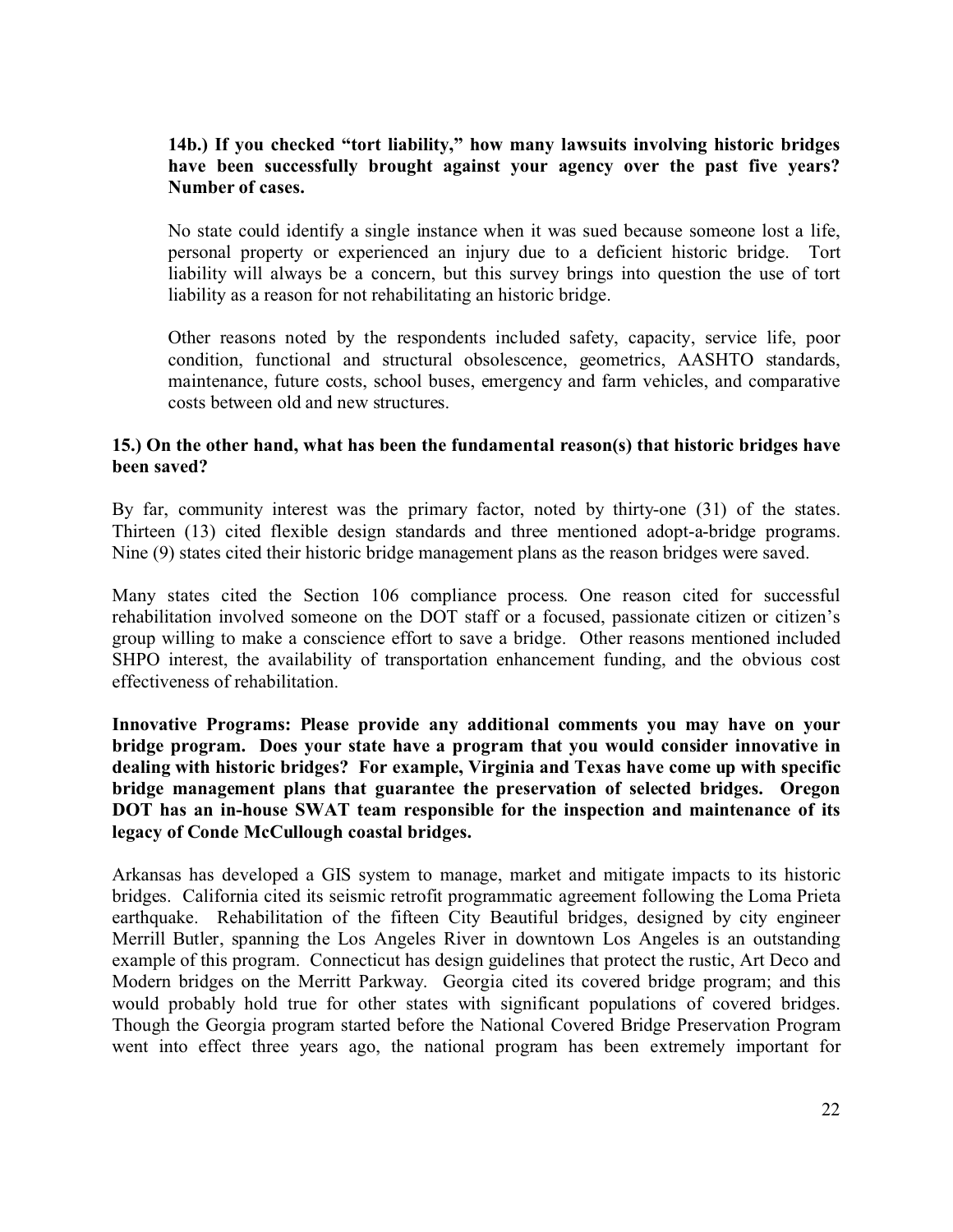preserving the nation's covered bridges.

Michigan cited the Calhoun County Bridge Park, the first in the country. Ohio has one of the oldest historic bridge programs in the country, having initiated one twenty-six years ago in addition to having a programmatic agreement in place for the last ten years. Oregon has its inhouse SWAT team for historic bridge maintenance who are responsible for the cathodic protection of the McCullough coastal bridges, historic bridges on the Columbia River Gorge Scenic Highway and the state's covered bridge program. Pennsylvania cited its stone-arch bridge program as a pilot for dealing with its other historic bridge types. Tennessee cited its twenty year old marketing program. Texas has developed an in-house Historic Bridge Team and has funded the rehabilitation of ten bridges. TxDOT has also produced an historic bridge manual, is exploring a scenic bypass program so that bridges can remain in vehicular use on scenic byways, and has a program that requires a maintenance agreement with bridge owners when a bridge is set aside for non-vehicular use. Virginia has a comprehensive management plan for its sixty three (63) National Register listed and eligible bridges, and the plan includes regular maintenance. It also has a "RRR," Rural Rustic Roads program, whereby minimal rehabilitation is done on rural bridges other than making sure the bridges are safe. The management plan constitutes a public statement of VDOT's intentions to manage and preserve the state's historic bridges. West Virginia cited its covered bridge program. Vermont has what is most likely the most comprehensive programmatic agreement and historic bridge management program in the country.

Most states responding to the questionnaire (24), however, did not feel they had any innovative programs.

[Note: We should also mention that several counties have outstanding historic bridge management programs, such as Frederick County, Maryland; Calhoun County, Michigan; Hunterdon County, New Jersey; and Ashtabula County, Ohio. These are ones that are best known though there probably are others.]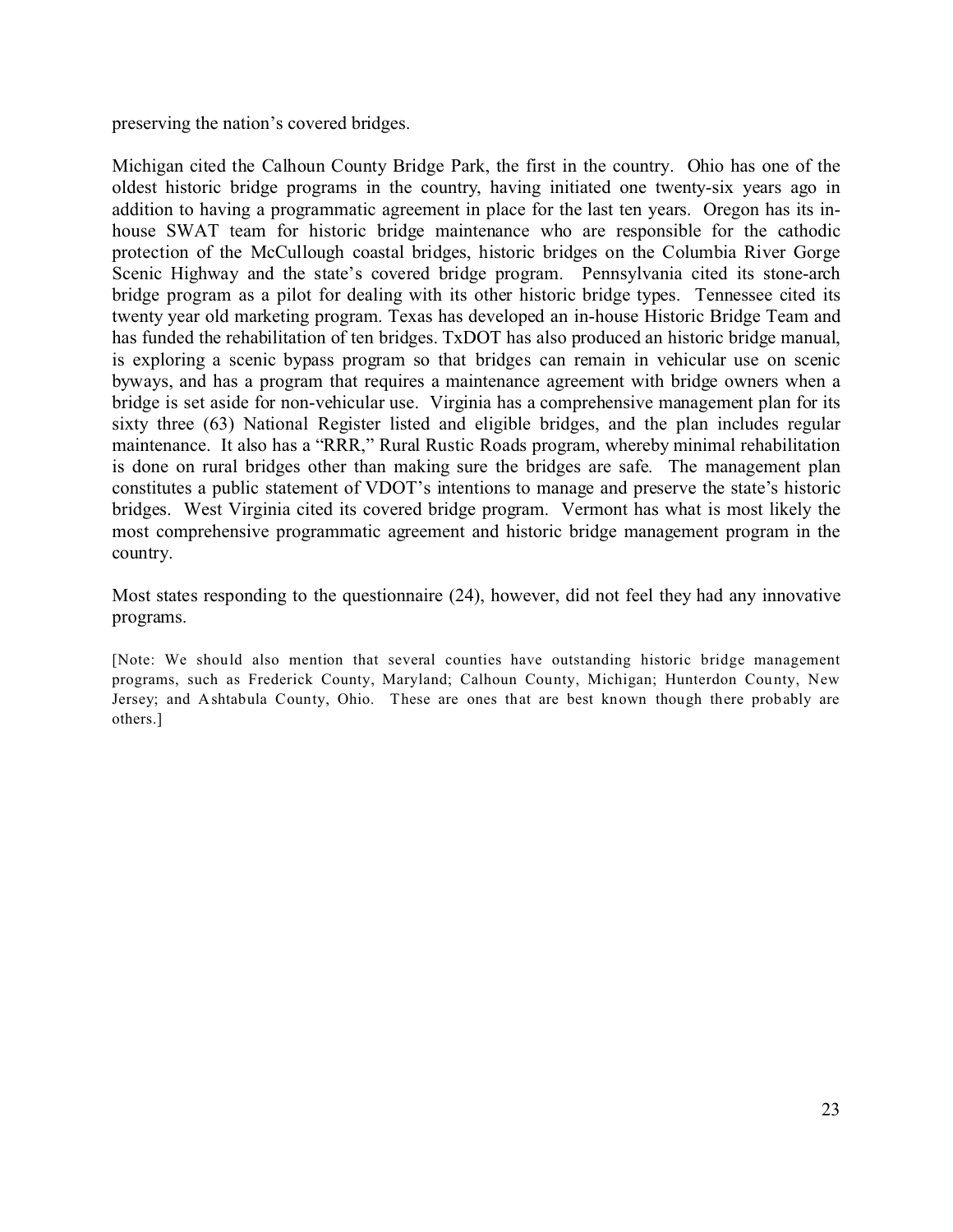# **APPENDIX C – AMERICAN SOCIETY OF CIVIL ENGINEERS POLICY STATEMENT ON HISTORIC BRIDGES**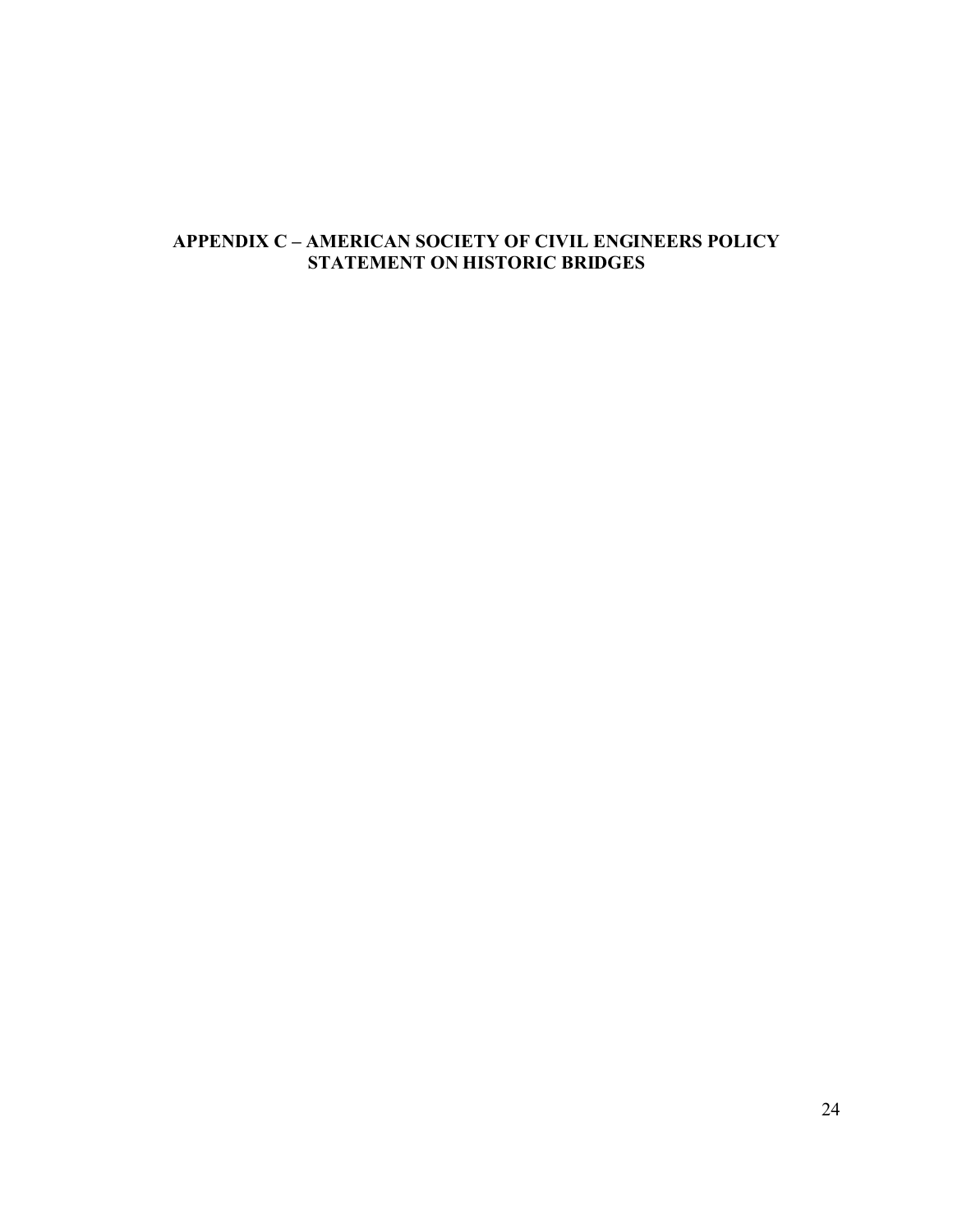## Policy Statement American Society of Civil Engineers

# **REHABILITATION of HISTORIC BRIDGES**

## **Policy:**

The American Society of Civil Engineers (ASCE) supports the maintenance, repair and rehabilitation of historic bridges preferably in continued vehicular use, and when that is not possible, some alternative transportation means such as a pedestrian or bike bridge.

# **Rationale:**

Historic bridges are important links to our past, serve as safe and vital transportation routes in the present, and can represent significant resources for the future. Rehabilitation maintains these important engineering structures in service and can represent significant cost savings. Bridges are the single most visible icon of the civil engineer's art. By demonstrating interest in the rehabilitation and reuse of historic bridges, the civil engineering profession acknowledges concern with these resources and an awareness of the historic built environment.

#### **Justification:**

Many historic bridges can still serve the nation's transportation needs given appropriate repair, maintenance and flexibility in interpreting transportation standards as suggested by national transportation policy. Due to perceived functional obsolescence, lack of cyclical maintenance, and any funding priority, historic bridges are a heritage at risk. Over half the historic bridges of the United States have been destroyed during the last twenty years - a startling and alarming statistic. Certainly no one can argue that outstanding and representative examples of the nation's historic bridges shouldn't be preserved.

Vehicular use is the best preservation because it keeps the bridge in highway maintenance, inspection and funding programs. When not possible to continue in vehicular use on primary roads, consideration must be given to relocating historic bridges to roads receiving lighter volumes of traffic or alternative means of transportation such as hiking trails and bikeways. America is developing a comprehensive network of scenic highways and byways. Tandem to this is a network of hiking trails and bikeways. Maintaining and relocating historic bridges to these systems sustains the scale, character and feeling of these historic, recreational and scenic corridors.

There is growing public interest in historic bridges. Citizens groups throughout the country are working to save historic bridges. We, as civil engineers, need to help lead and support these efforts. Bridges are engineered resources thus requiring the skills of engineers. There is little chance that the historic bridges of the United States can be saved without the interest and skills of engineers, until they become part of everyday transportation policy, receive the support of transportation officials at all levels, and the continued interests of citizen groups.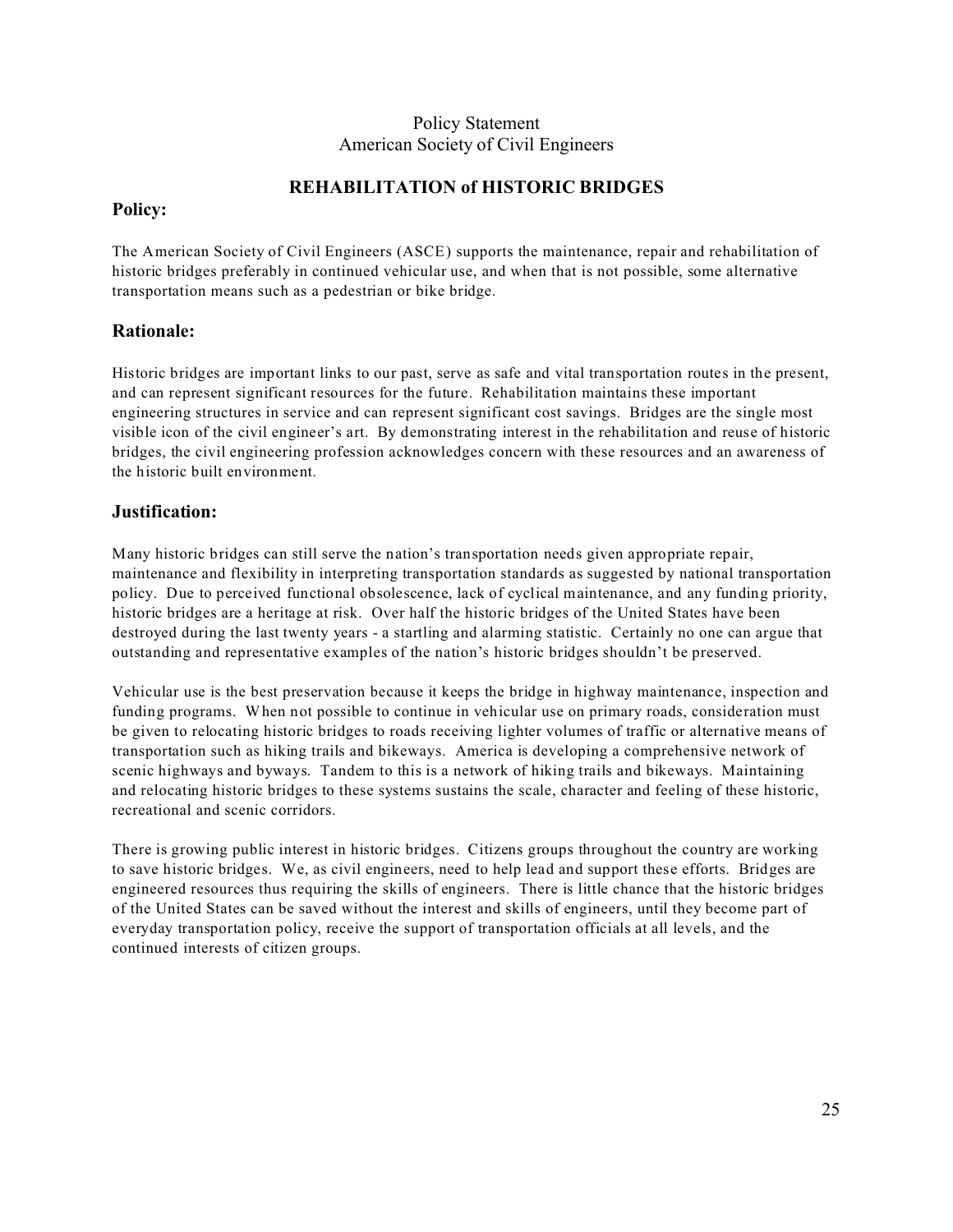# **APPENDIX D – MEMORANDUM/LETTER FROM JAMES GARVIN, STATE ARCHITECTURAL HISTORIAN, NEW HAMPSHIRE**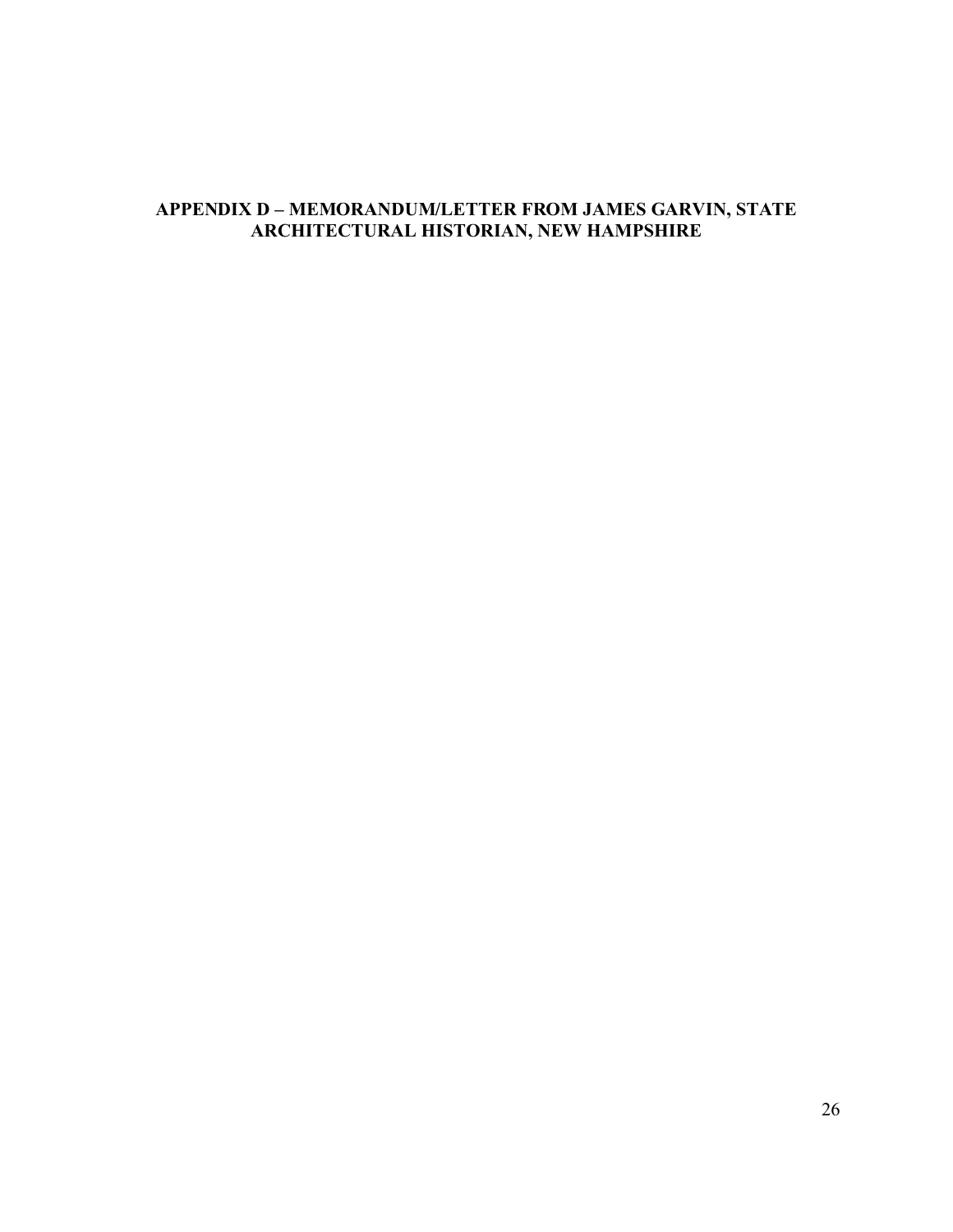From: James Garvin [[mailto:jgarvin@nhdhr.state.nh.us\]](http://[mailto:jgarvin@nhdhr.state.nh.us]) Sent: Sunday, November 30, 2003 6:34 PM

#### To: Dave Powelson

#### Subject: **Historic Bridge Workshop.**

Thank you for your commitment to attend this important workshop and for being willing to present a New Hampshire perspective there. Eric DeLony (the nation's leading proponent of historic bridge preservation and the founder of the Historic American Engineering Record) will be a leading participant at this conference. As we were discussing the problems of preserving the Shelburne Bridge with Eric this summer, as well as DOT's successes in rehabilitating the Orford-Fairlee Bridge and the Woodsville-Wells River Bridge, it became clear that many of the problems we face in New Hampshire are encountered nationwide. 1. The first problem is lack of a national program for the preservation of historic bridges, with funding. Although we set aside historic bridges under Section 4(f) of the Transportation Act of 1966, we have no follow-up federal assistance in ensuring the permanent preservation of set-aside spans as engineering monuments. Rather, in New Hampshire at least, we let these bypassed bridges languish and deteriorate for fifteen or twenty years, until the public becomes disgruntled at their shabby appearance and worried about their potential for injuring someone, or until they became structurally unsound. Then, when the bridges are perceived locally as a nuisance rather than a historical asset, we take steps that are weighted toward removing these structures rather than preserving them. If the nation's historic bridges are regarded under federal law as parts of our national engineering legacy, we need a federal funding program that will ensure the preservation and interpretation of those bridges that we designate as historic and that we set aside for preservation. Such a federal program need not constitute automatic funding for every set-aside bridge. Rather, like the "Save America's Treasures" program of the National Park Service, federal assistance could take the form of a competitive, matching grants program, requiring state and local initiative to win a federal grant. But right now, there is no open process by which states can seek federal aid in fulfilling a federal preservation mandate. It is true that local entities may seek funding for bridge preservation as Transportation Enhancements under TEA-21 or SAFETEA, but only a minority of local communities are sufficiently aware of their engineering legacy, or sufficiently sophisticated in grantsmanship, to undertake the timeconsuming and costly preparation of a Transportation Enhancement grant proposal by themselves. Similarly, all states are urged by federal law to develop a preservation program for their historic bridges. When a state DOT and a state historic preservation office designate a bridge as historic, in partnership with the Federal Highway Administration, the preservation of that bridge becomes a state responsibility as well as a federal mandate. Yet, as I understood Mr. DeLony's remarks, few states have summoned the will to set aside dedicated funding, or to create a bridge preservation trust fund, to assist in the preservation of historic bridges. Rather, once bypassed, such bridges tend to be treated as local problems. And local communities are usually not guided to state and federal sources of technical assistance and funding for the preservation of such spans. In short, we need well-publicized and adequately-funded grants programs for the preservation of our historic bridges. 2. The second problem is inadequate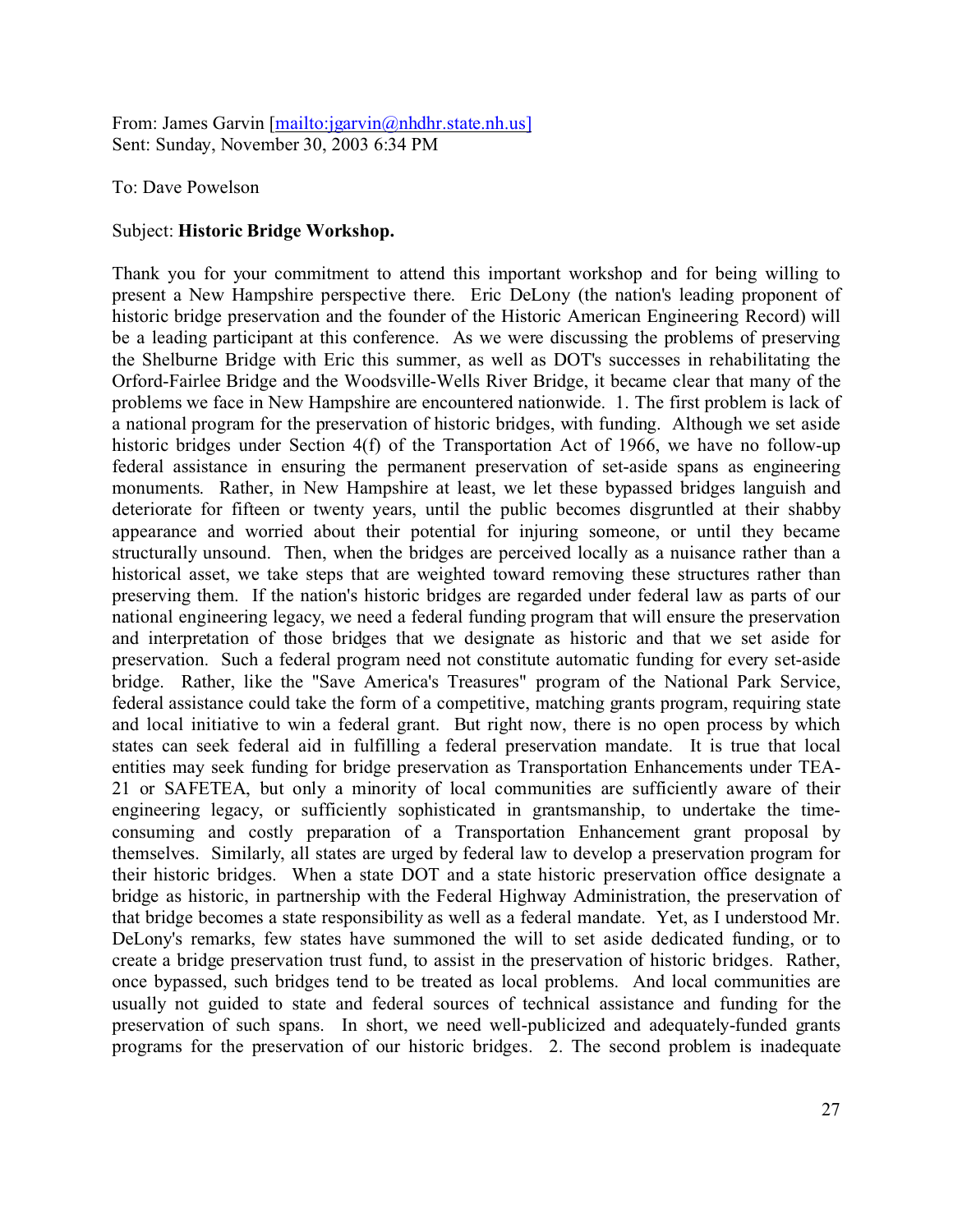information on the nation's legacy of historic bridges.

 One goal of the December 3-4 workshop is to determine "the number of bridges that realistically can be preserved nationwide." It would be irresponsible to set an arbitrary number of bridges to be preserved nationwide until we have a full inventory of the nation's historic bridges. At present, it is virtually impossible to conduct a nationwide survey of surviving bridge types in order to assess the relative rarity of a given span in a given state. Many states (including New Hampshire) have not updated their historic bridge surveys for almost twenty years. In New Hampshire, we have lost some 50% of some categories of bridges, such as low Warren trusses, since these spans were first inventoried in 1985. As I learned from Eric DeLony last July, many states (including New Hampshire) have not digitized their bridge surveys nor made them available on-line. Thus, there is no available national database of the historic bridges of the United States. Some states, like Maryland, have done exemplary jobs of posting their historic bridge inventories and their state bridge histories on-line. Others have nothing available except on paper. When I was preparing the National Register nomination for the Shelburne Bridge this fall, I needed to discover the number of multiple-span, pin-connected, high Pratt truss bridges in the United States. It was only through painstaking correspondence with various DOTs and SHPOs, and through the kindness of many bridge historians nationwide, that I was able to put the Shelburne Bridge in a national context and demonstrate its national level of significance for the National Register. In short, we need a federal mandate (and federal assistance) for a resurvey of the nation's historic bridges, and we need a mechanism to make the findings of that national survey nationally available. Only with that information can we gauge the magnitude of the problem that this conference will address, and reach consensus on the number of historic bridges than can or should be preserved nationwide--and which bridges, in which states, those should be. 3. A third problem is the lack of enforceable preservation easements on preserved bridges. Each state needs a watchdog agency to receive and monitor preservation easements on bridges in which substantial public funding has been invested. The "Save America's Treasures" program, for example, requires that the recipient of federal funding grant at least a fifty-year preservation easement on the preserved property to an approved preservation organization in the appropriate state. This half-century of oversight will protect the public's investment in that property. Once substantial federal or state funding is invested in the nation's historic bridges, that investment needs similarly to be protected by the granting of long-term or perpetual preservation easements on the preserved spans. As this conference develops its Action Plan, I sincerely hope that this plan will re-focus the FHWA, the state DOTs, and the state SHPOs on a renewed charge to update and assess the nation's legacy of historic bridges and make that assessment available nationwide, on-line. I hope that the conference will remind Congressional participants that information is purely academic in the absence of tools to act upon that information. We need a financial commitment to the preservation of our national engineering legacy, and a well-publicized mechanism by which state and local agencies can compete for the funds to protect that legacy for future generations. We need long-term surveillance over the structures that are preserved through public funding.